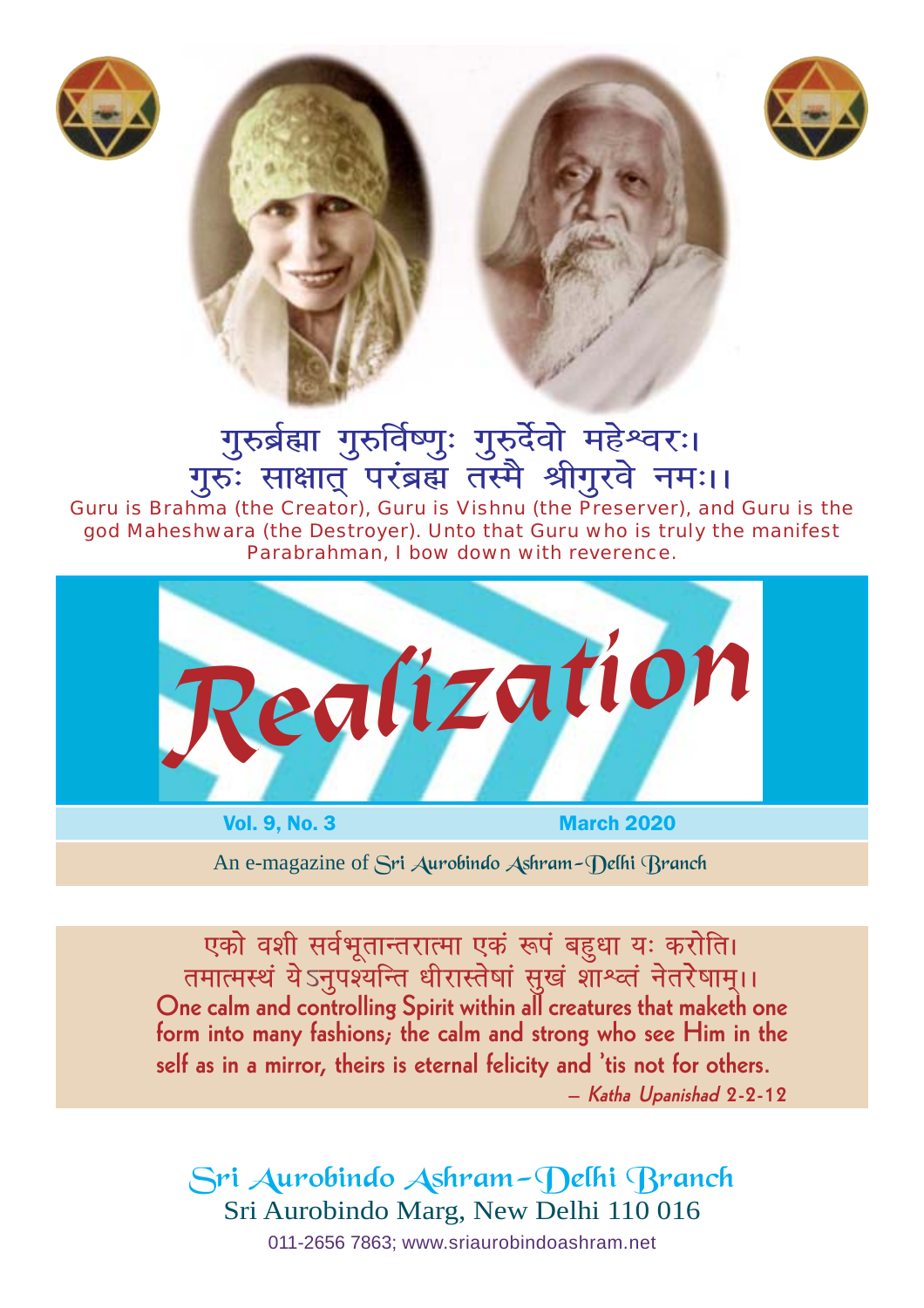|                                                                                                                                                                                                                                                                                                                         | <b>Ongoing &amp; Forthcoming Events</b>                                                                                                                                                                                                                                |                                         |                                                                                         |                                            |                                                                                                                                                                     |
|-------------------------------------------------------------------------------------------------------------------------------------------------------------------------------------------------------------------------------------------------------------------------------------------------------------------------|------------------------------------------------------------------------------------------------------------------------------------------------------------------------------------------------------------------------------------------------------------------------|-----------------------------------------|-----------------------------------------------------------------------------------------|--------------------------------------------|---------------------------------------------------------------------------------------------------------------------------------------------------------------------|
|                                                                                                                                                                                                                                                                                                                         |                                                                                                                                                                                                                                                                        |                                         | March 2020                                                                              |                                            |                                                                                                                                                                     |
|                                                                                                                                                                                                                                                                                                                         | <b>Meditation &amp; Satsang venue: Meditation Hall</b>                                                                                                                                                                                                                 |                                         |                                                                                         |                                            |                                                                                                                                                                     |
|                                                                                                                                                                                                                                                                                                                         | <b>Monday - Saturday</b>                                                                                                                                                                                                                                               |                                         | $7 - 7:30$ pm                                                                           |                                            | <b>Collective Meditation</b>                                                                                                                                        |
| Mar <sub>01</sub><br><b>Mar 08</b><br><b>Mar 15</b>                                                                                                                                                                                                                                                                     | Sunday Meditation & Discourses 10:00 - 11:30 am<br><b>Satyanishtha (Sincerity)</b><br><b>Musical offering</b><br><b>Thy Will Be Done</b><br><b>Musical offering</b><br>A Dream of Surreal Science (Based on Sri Aurobindo's Sonnets, p. 45)<br><b>Musical Offering</b> |                                         |                                                                                         |                                            | <b>Dr. Aparna Roy</b><br><b>Dr. Maitreyee Karak</b><br><b>Dr. Tarun Baveja</b><br><b>Ms. Pragya Taneja</b><br><b>Sh. Prashant Khanna</b><br><b>Ms. Nibha Gulati</b> |
| <b>Mar 22</b>                                                                                                                                                                                                                                                                                                           | <b>Yoga: Visible and Invisible</b>                                                                                                                                                                                                                                     |                                         |                                                                                         |                                            | <b>Dr. Ramesh Bijlani</b>                                                                                                                                           |
| <b>Mar 29</b>                                                                                                                                                                                                                                                                                                           | <b>Musical offering</b><br>Four Aspects of the Mother (Based on The Mother by Sri Aurobindo)<br><b>Musical offering</b>                                                                                                                                                |                                         |                                                                                         |                                            | <b>Dr. Mithu Pal</b><br><b>Dr. Ramesh Bijlani</b><br><b>Ms. Premsheela</b>                                                                                          |
| <b>Sundays: 01,08,22,29</b>                                                                                                                                                                                                                                                                                             | 11:30 am-12:30 pm                                                                                                                                                                                                                                                      |                                         | <b>Sri Aurobindo's Sonnets</b>                                                          |                                            | <b>Shri Prashant Khanna</b>                                                                                                                                         |
|                                                                                                                                                                                                                                                                                                                         | Venue: DAIVIC (Room 009, near Samadhi Lawns)                                                                                                                                                                                                                           |                                         |                                                                                         |                                            |                                                                                                                                                                     |
| <b>Thursdays: 05,12,19,26</b><br>Fridays: 06,13,20,27                                                                                                                                                                                                                                                                   |                                                                                                                                                                                                                                                                        | 11:30 am-12:30 pm<br>$05:30 - 06:30$ pm | Contact: 011-2656 7863; Email <contact@aurobindoonline.in></contact@aurobindoonline.in> | <b>Bhagvad Gita</b><br><b>Bhagvad Gita</b> | <b>Shri Prashant Khanna</b><br><b>Shri Prashant Khanna</b>                                                                                                          |
|                                                                                                                                                                                                                                                                                                                         |                                                                                                                                                                                                                                                                        |                                         |                                                                                         |                                            | March 26-28, 2020 Seminar on Philosophy of Sri Aurobindo                                                                                                            |
|                                                                                                                                                                                                                                                                                                                         | Details will be available at: $\leq$ www.sriaurobindoashram.net $>$                                                                                                                                                                                                    |                                         |                                                                                         |                                            |                                                                                                                                                                     |
|                                                                                                                                                                                                                                                                                                                         | 2020 CAMPS IN THE KUMAON HIMALAYAS                                                                                                                                                                                                                                     |                                         |                                                                                         |                                            |                                                                                                                                                                     |
| <b>Mar 15-22</b><br><b>Mar 27-Apr 6</b>                                                                                                                                                                                                                                                                                 | Venue: Madhuban, Talla Ramgarh<br><b>Spiritual Retreat</b><br><b>Spiritual Retreat. U.S.A.</b><br>Venue: Van Niwas, Nainital                                                                                                                                           |                                         |                                                                                         | <b>Eng</b>                                 | <b>Dr. Saraswati Marcus</b><br><b>Eng</b><br><b>Mathew Andrews</b>                                                                                                  |
| <b>Mar 31-Apr 6</b>                                                                                                                                                                                                                                                                                                     | <b>Study Camp</b>                                                                                                                                                                                                                                                      |                                         | <b>STUDY CAMPS</b><br>YOUTH CAMPS                                                       | <b>Marathi</b>                             | <b>Shriram Agashe</b>                                                                                                                                               |
| <b>Mar 19-24</b><br><b>Mar 24-30</b>                                                                                                                                                                                                                                                                                    | <b>Youth Camp</b><br><b>Youth Camp</b><br>Contact: 011-2656 7863; 2652 4810; <aurocamps@aurobindoonline.in></aurocamps@aurobindoonline.in>                                                                                                                             |                                         |                                                                                         |                                            | V.T.'s Camp, B.M.S.<br><b>Bhagta Bharat B.M.S.</b>                                                                                                                  |
| <b>Ashram Library (Knowledge)</b>                                                                                                                                                                                                                                                                                       |                                                                                                                                                                                                                                                                        |                                         |                                                                                         |                                            |                                                                                                                                                                     |
| Tuesday to Sunday Timings: 10:00 A.M. - 4:30 P.M.<br>(Monday closed)<br><b>Contact: 2656 7863</b>                                                                                                                                                                                                                       |                                                                                                                                                                                                                                                                        |                                         |                                                                                         |                                            |                                                                                                                                                                     |
| <b>SRI AUROBINDO ASHRAM-DELHI BRANCH'S SOCIAL MEDIA LINKS</b><br>YouTube<br>https://youtube.com/sriaurobindoashramdelhibranch<br>Facebook<br>http://facebook.com/sriaurobindoashramdelhibranch<br>https://www.instagram.com/sriaurobindoashramdelhibranch<br>Instagram<br>https://twitter.com/saadelhibranch<br>Twitter |                                                                                                                                                                                                                                                                        |                                         |                                                                                         |                                            |                                                                                                                                                                     |
| <b>Advance Notice</b>                                                                                                                                                                                                                                                                                                   |                                                                                                                                                                                                                                                                        |                                         |                                                                                         |                                            |                                                                                                                                                                     |
| Apr 02-May 15, 2020<br>Jul 31-Dec 23, 2020                                                                                                                                                                                                                                                                              |                                                                                                                                                                                                                                                                        |                                         | COURSE ON 'TEACHING YOGA'                                                               |                                            | COURSE ON 'HOW TO TEACH YOGA TO CHILDREN'<br>Details at: <srimayog@gmail.com>; Monica Chand 98105 22624; Vidya Mundhra 98181 89603</srimayog@gmail.com>             |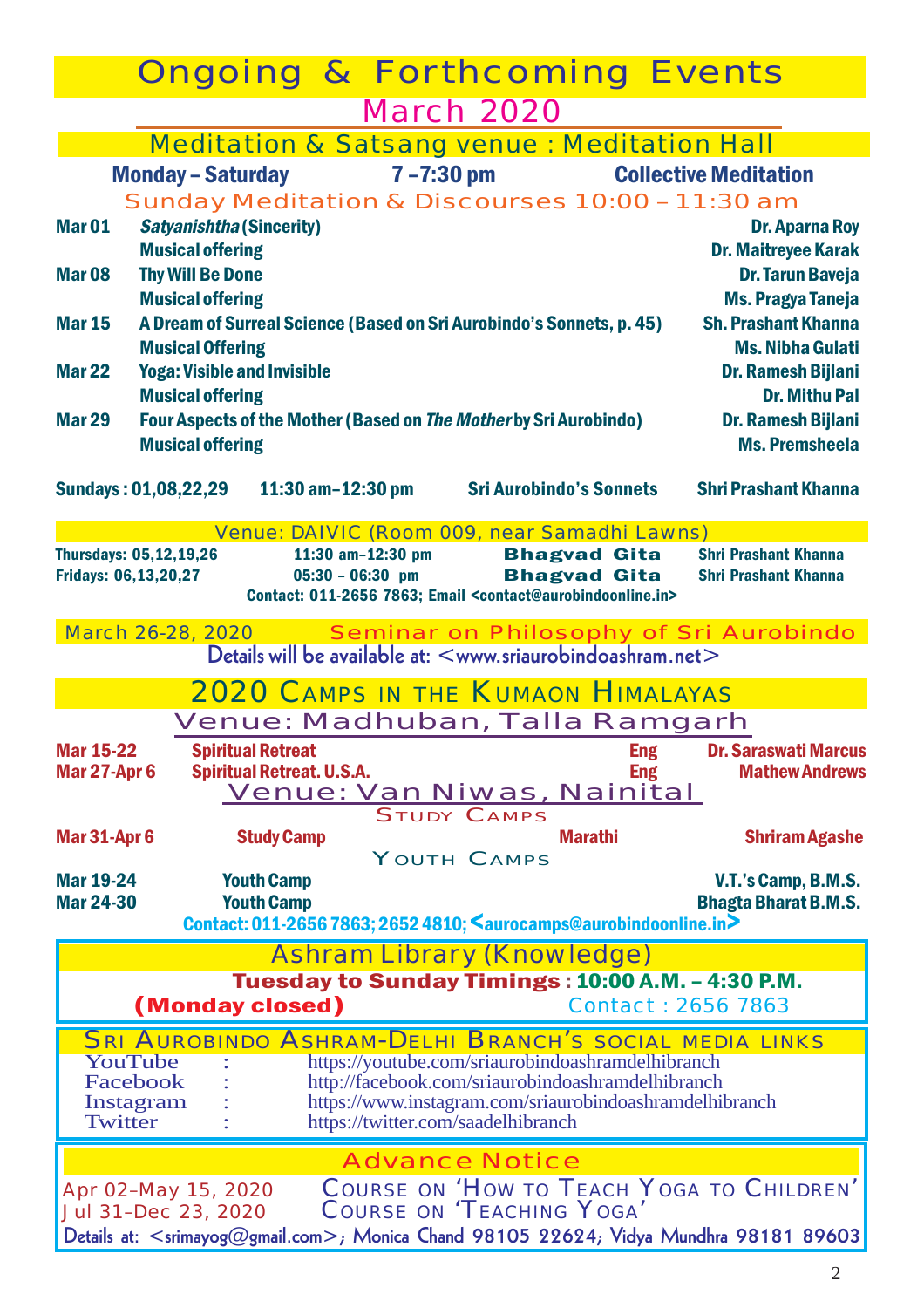## The Mother's Integral Health Centre Activities

#### (Phone 011-2685 8563, Sanjeeb: 88005 52685, Mrs. Bhatia: 93122 65447 ; <tmihc2000@gmail.com>

2020 – Clean Mind Programme

**(24x7 Helpline:cmpyosh2018@gmail.com) At Delhi Ashram Health Centre; SPIRITUAL HEALTH CAMP every Sunday; Time: 8am to 12noon**

Havan/Chanting;; Talk/Presentation; Physical culture : Yoga/Exercise/Games; Shramdan

For information and registration contact: 011 2685 8563; <tmihc2000@gmail.com> March 2020: Schedule of Talks

| Mar 01 Steps towards Happiness                            | Ms. Monika Sharma |
|-----------------------------------------------------------|-------------------|
| Mar 08 Come to Learn, Go to Serve                         | Mr. Deepak Jhamb  |
| Mar 15 The 'Yes' Philosophy                               | Dr. S. Katoch     |
| Mar 22 Blossom in Spring Season with Ayurvedic Guidelines | Dr. S. Katoch     |
| Mar 29 Make Life a Prayer                                 | Mr. Mukesh Batra  |
|                                                           |                   |

#### Daily 10am-2pm Ayurveda–General O.P.D.& Panchakarma **Tue/Thu/Sat Holistic Wellness – Ayurveda** Mind-Body Servicing Packages - Weekends/7 days/14 days

## Speciality Clinics – By Appointment Only

| Tue/Thu/Sat       | <b>Accupressure</b>         | Mon-Sat (11am-1pm) | <b>Physiother</b> |
|-------------------|-----------------------------|--------------------|-------------------|
| <b>Mon to Sat</b> | <b>Mind Body Medicine</b>   | Mon/Fri            | <b>Homeopat</b>   |
| Tue/Thu           | <b>Holistic Dermatology</b> | Mon/Thu            | <b>Gynaecolo</b>  |
| <b>Saturday</b>   | <b>Ophthalmology (Eye)</b>  | <b>Tuesday</b>     | <b>Psychiatry</b> |
| Tue/Wed           | <b>General Surgery</b>      | Tue/Thu            | <b>Dental</b>     |
| <b>Wed to Fri</b> | <b>Psychology</b>           |                    |                   |

Mon-Sat (11am-1pm) Physiotherapy Mon/Fri **Homeopathy** Mon/Thu Gynaecology

## **NEW BATCH STARTS Mondays 2,9,16,23,30 9:00–11:00am** Eye Exercise

Contact: 011-2685 8563; 88005 52685; Mrs. Bhatia 93122 65447

| <b>Sundays</b> | 9 am                      | <b>Havan</b>                    |                               |
|----------------|---------------------------|---------------------------------|-------------------------------|
| Tue/Thu/Sat    | $6:45 - 7:45$ am          | <b>Yogasanaclass</b>            | <b>Ms. Priya Gupta</b>        |
| Mon/Wed/Fri    | $8-9$ am                  | <b>Yogasanaclass</b>            | <b>Ms. Anushree Jain</b>      |
| Mon/Wed/Fri    | $9:45-10:45$ am           | <b>Yoga for Senior Citizens</b> | <b>Ms. Ritu Virdi</b>         |
| Mon/Wed/Fri    | $11$ am $-12$ noon        | <b>Yogasanaclass</b>            | <b>Ms. Puneeta Kaur Malik</b> |
| Tue/Thu/Sat    | $4 - 5$ pm (Sat.: 5-6 pm) | <b>Yogasanaclass</b>            | <b>Shri Deepak Jhamb</b>      |
| Mon/Wed/Fri    | $5:30 - 6:30$ pm          | <b>Yogasanaclass</b>            | <b>Ms. Deepa Bisht</b>        |

|  |  |  | Ongoing activities venue: ONLY on SKYPE (ID: tmihc2000) |  |
|--|--|--|---------------------------------------------------------|--|
|  |  |  |                                                         |  |

| <b>Monday</b>   | $4:00 - 4:45$ pm | Vivekachoodamani                                                                        | <b>Discourse</b> | <b>Dr. Tarun Baveja</b> |
|-----------------|------------------|-----------------------------------------------------------------------------------------|------------------|-------------------------|
| Wed/Fri         | $4:00 - 4:45$ pm | <b>Vidyas in the Upanishads</b>                                                         | <b>Discourse</b> | <b>Dr. Tarun Baveja</b> |
| <b>Saturday</b> | $4:00 - 4:45$ pm | <b>Bhagyad Gita Sadhana</b>                                                             | <b>Discourse</b> | <b>Dr. Tarun Baveja</b> |
|                 |                  | Contact: 011-2685 8563; Ms. Swati Kohli <swatikohli3@gmail.com></swatikohli3@gmail.com> |                  |                         |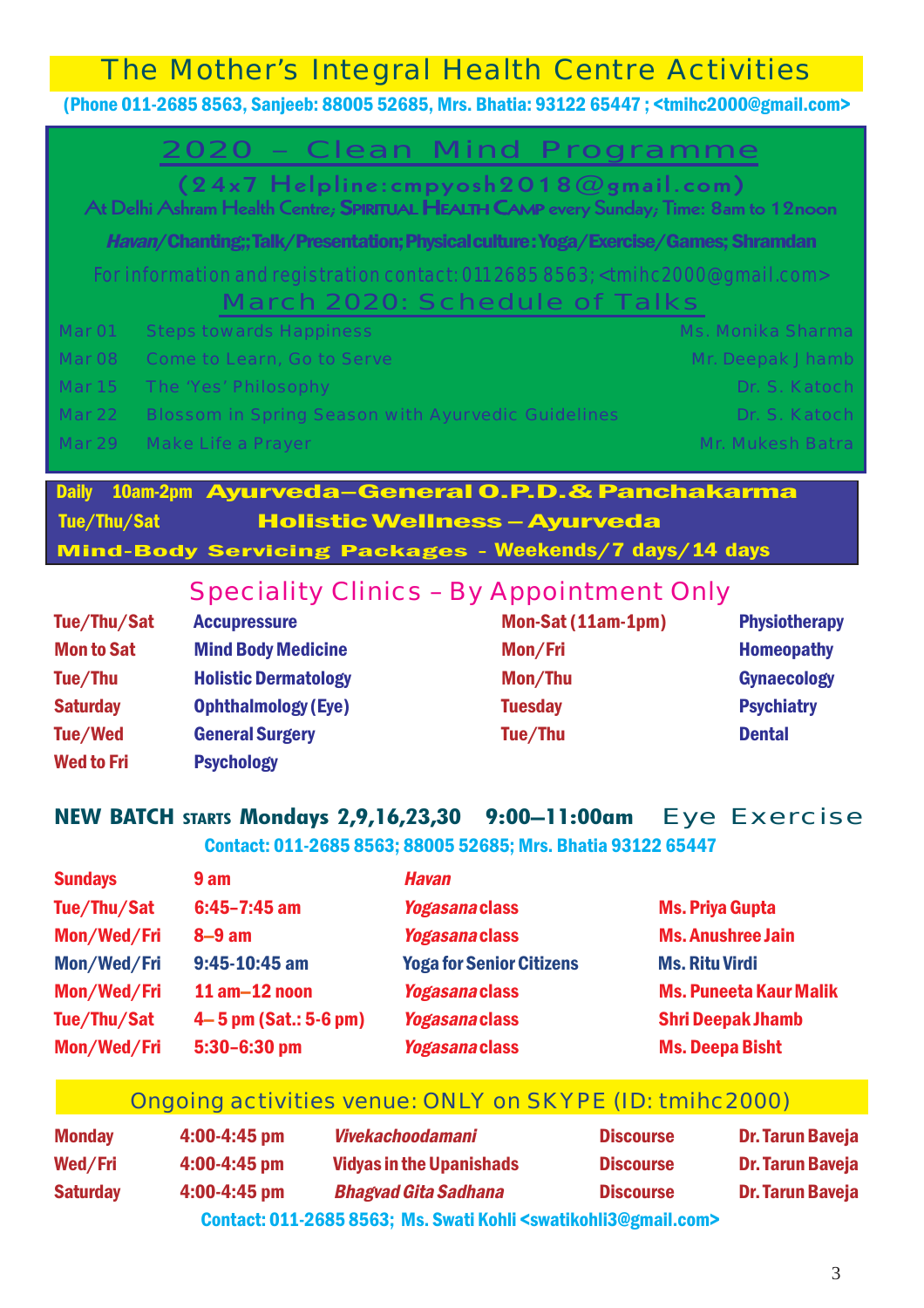## **Matri Kala Mandir (MKM) CLASS SCHEDULE**

| Mon/Fri           | 3:30-6:30 pm     | <b>Hindusthani Classical Vocal</b>    | <b>Shri Smt. B.S. Rathna</b>      |
|-------------------|------------------|---------------------------------------|-----------------------------------|
| Mon/Wed/Fri       | 3:00-6:30 pm     | <b>Hindusthani Classical Vocal</b>    | <b>Shri Kshitij Mathur</b>        |
| Tue/Thu           | $4:00 - 5:00$ pm | <b>Hindusthani Classical Vocal</b>    | <b>Smt. Premsheela</b>            |
| Wed/Fri           | 4:00-6:00 pm     | <b>Hindusthani Classical Vocal</b>    | <b>Shri Vikas Kumar Jha</b>       |
| Wed/Sat           | $3:30 - 6:30$ pm | <b>Carnatic Vocal</b>                 | <b>Smt Jalaja Shankar</b>         |
| Wed/Thu           | 4:00-6:30 pm     | <b>Tabla</b>                          | <b>Shri Vijay Shankar Mishra</b>  |
| Mon/Fri           | 4:00-6:30 pm     | <b>Sitar</b>                          | <b>Shri Neel Ranjan Mukherjee</b> |
| Mon/Fri           | $3:30 - 5:30$ pm | <b>Flute</b>                          | <b>Shri Himanshu Dutt</b>         |
| Mon/Fri           | $3:30 - 5:30$ pm | <b>Violin</b>                         | <b>Dr. Ranjan Srivastav</b>       |
| Mon/Fri           | $3:30 - 6:00$ pm | <b>Hawaian Guitar &amp; Key Board</b> | <b>Shri Neel Ranjan Mukherjee</b> |
| Tue/Thu           | $3:30 - 5:30$ pm | <b>Spanish Guitar</b>                 | <b>Shri Jagdish Kumar</b>         |
| Mon/Wed           | $4:00 - 6:00$ pm | <b>Bharata Natyam</b>                 | Smt Rajeswari Natarajan           |
| Tue/Thu           | $4:30 - 6:30$ pm | <b>Kathak Nritya</b>                  | <b>Smt. Raksha Singh</b>          |
| Wed/Sat           | $4:00 - 6:30$ pm | <b>Kathak Nritya</b>                  | Km. Anjali Saini                  |
| Tue/Sat           | $3:00 - 5:30$ pm | Odissi Nritya                         | <b>Ms. Kalyani Behera</b>         |
| Tue/Thu           | $4:00 - 6:00$ pm | <b>Painting</b>                       | <b>Shri Tapan Ch. Bhowmick</b>    |
| Wed/Sat           | $4:00 - 6:00$ pm | <b>Painting</b>                       | <b>Ms. Sarita</b>                 |
| Tue/Thu/Sat       | $4:15 - 6:00$ pm | <b>Table Tennis</b>                   | <b>Shri Gulshan Rai Khera</b>     |
| <b>Mon to Sat</b> | $4:30 - 5:30$ pm | <b>Taekwondo</b>                      | <b>Shri Arshad Hashish</b>        |
| Tue/Thu/Sat       | $4:30 - 5:30$ pm | <b>Basketball (M.I.S. students)</b>   | <b>Shri Kulwinder Singh/</b>      |
|                   |                  |                                       | <b>Shri Pradeep Kumar</b>         |

Contact: 78270 30932; 2656 7863; <matrikalamandir67@gmail.com>

## Important Days in the Ashram

**29 March** 106th Anniversary of Sri Aurobindo and Mother's first meeting



**Now remember one thing. Sri Aurobindo and myself are one and the same consciousness, one and the same person. Only, when this force or this presence, which is the same, passes through your individual consciousness, it puts on a form, an appearance which differs according to your temperament, your aspiration, your need, the particular turn of your being. Your individual consciousness is like a filter, a pointer, if I may say so; it makes a choice and fixes one possibility out of the infinity of divine possibilities.**

**– The Mother**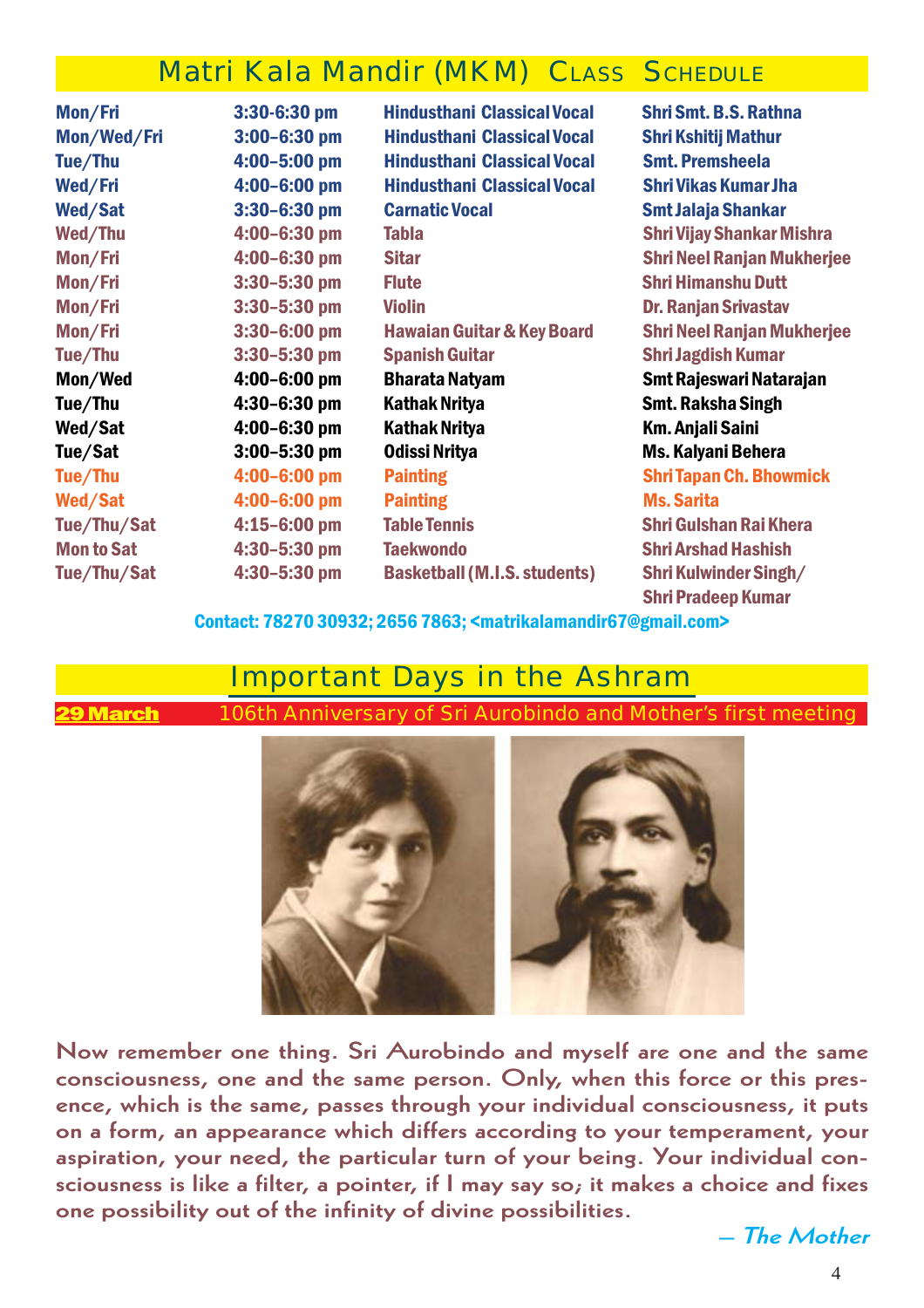## The Reversal of Consciousness (26)

We are practising together a yoga which is quite different in certain essentials from other methods which go by the same name. According to the old method we have to select the intellect, the emotion or the will or to difierenciate between Purusha and Prakriti, the conscious Soul and Nature. By that we arrive at an Infinite of Knowledge, an all-Loving and all-Beautiful Supreme or an Infinite Impersonal Will, Or the Silent Brahman beyond our mind, emotional Being or, Will or our individual Purusha.

Our yoga does not aim at an Impersonal Infinite of knowledge, Will or Ananda but at the realization of a Supreme Being, an Infinite Knowledge which is beyond the limited infinity of the human knowledge, an Infinite Power which is the source of our personal will and an Ananda which cannot be seized by surface movement of emotions.

This Supreme Being that we want to realize is not impersonal Infinite but a Divine Personality; and in order to realize Him we have to grow conscious of our own true personality. You must know your own inner being. This Personality is not the inner mental, the inner vital and the inner physical being and its consciousness as is many times wrongly described, but it is your true Being which is in direct communication with the Highest. Man grows by gradual growth in Nature and each has to realize his own Divine Person which is in the Supermind. Each is one with the Divine in essence but in nature each is a partial manifestation of the Supreme Being.

Such being the aim of our yoga we want to return upon life and transform it. The old yogas failed to transform life because, they did not go beyond mind. They used to catch at mental experiences but when they came to apply them to life they reduced it to a mental formula. For example, the mental experience of the Infinite or the application of the principle of universal Love.

We have therefore, to grow conscious on all the planes of our being, and to bring down the higher light, power and ananda to govern even the most external details of life. We must detach ourselves and observe all that is going on in the Nature, not even the smallest movement, the most external act must remain unnoticed. This process is comparatively easy in the mental and vital planes. But in the physico-vital and the physical plane the powers of ignorance hold their sway and reign in full force, persisting in what they believe to be the eternal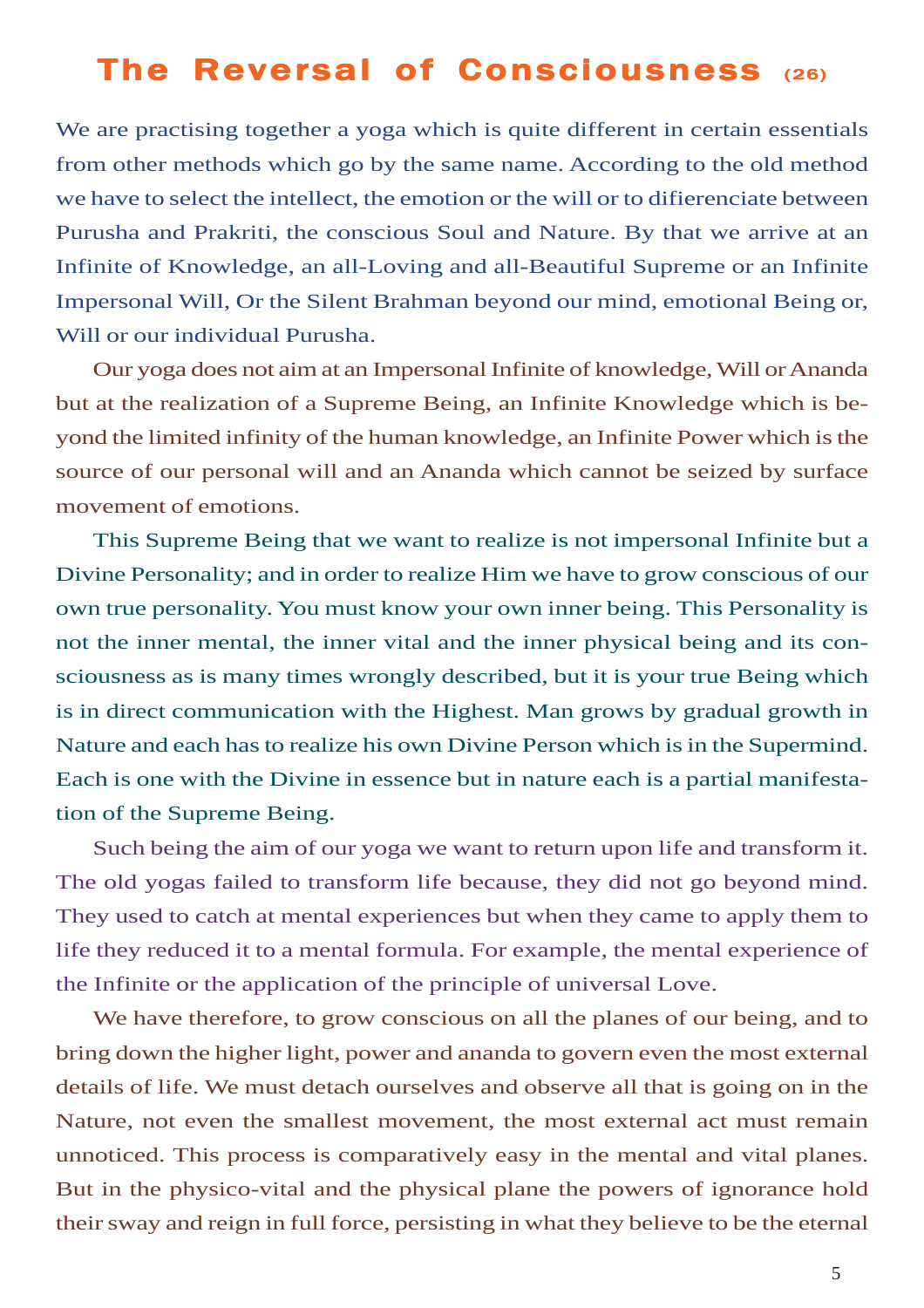laws. They obstruct the passage of the Higher light and hold up their flag. It is there that the powers of darkness, again and again, cover the being and even when the physico-vital is opened the elements of ignorance come up from the lower levels of the physical being. To deal with them is a work of great patience. The physico-vital and the physical being do not accept the Higher Law and persist. They justify their persistence and their play by intellectual and other justifications and thus they try to deceive the sadhaka under various guises.

Generally, the vital being is very impatient and wants to get things done quickly on the physico-vital and physical planes. But this has very violent reactions and therefore the mental and the vital being, instead of seizing upon the Higher Light and Power, should surrender themselves to the higher Power. We have not to rest satisfied with partial transformation. We have to bring down the higher Power to the physical plane and govern the most external detail of life by it. Mind cannot govern them. We have to call down the Higher Light, Power and Ananda to transform our present nature This requires an essential utter sincerity in every part of the being, which can see clearly all that is going on in the Being and which wants only the Truth and nothing but the Truth.

The second condition of the Light coming down and governing even the smallest detail of life is that one must grow conscious of his Divine personality which is in the Supermind.

There is sometimes a tendency in the Sadhaka to be satisfied with experiences. One should not rest content with mere experiences.

Another thing is that, here, as we are, all of us together, given to the pursuit of the same Truth the whole time we have arrived at some kind of solidarity so that we can mutually help or retard our progress.

The conditions of transformation of the being are the opening of ourselves to the Higher Light and an absolute surrender. This brings about the transformation, so that if there is the entire essential sincerity, opening to the Light and surrender and a gradual growth of consciousness on all the planes, you can become an ideal Sadhaka of this Yoga.

> – *Sri Aurobindo* [talk of 15-8-1924, recorded by A.B. Purani]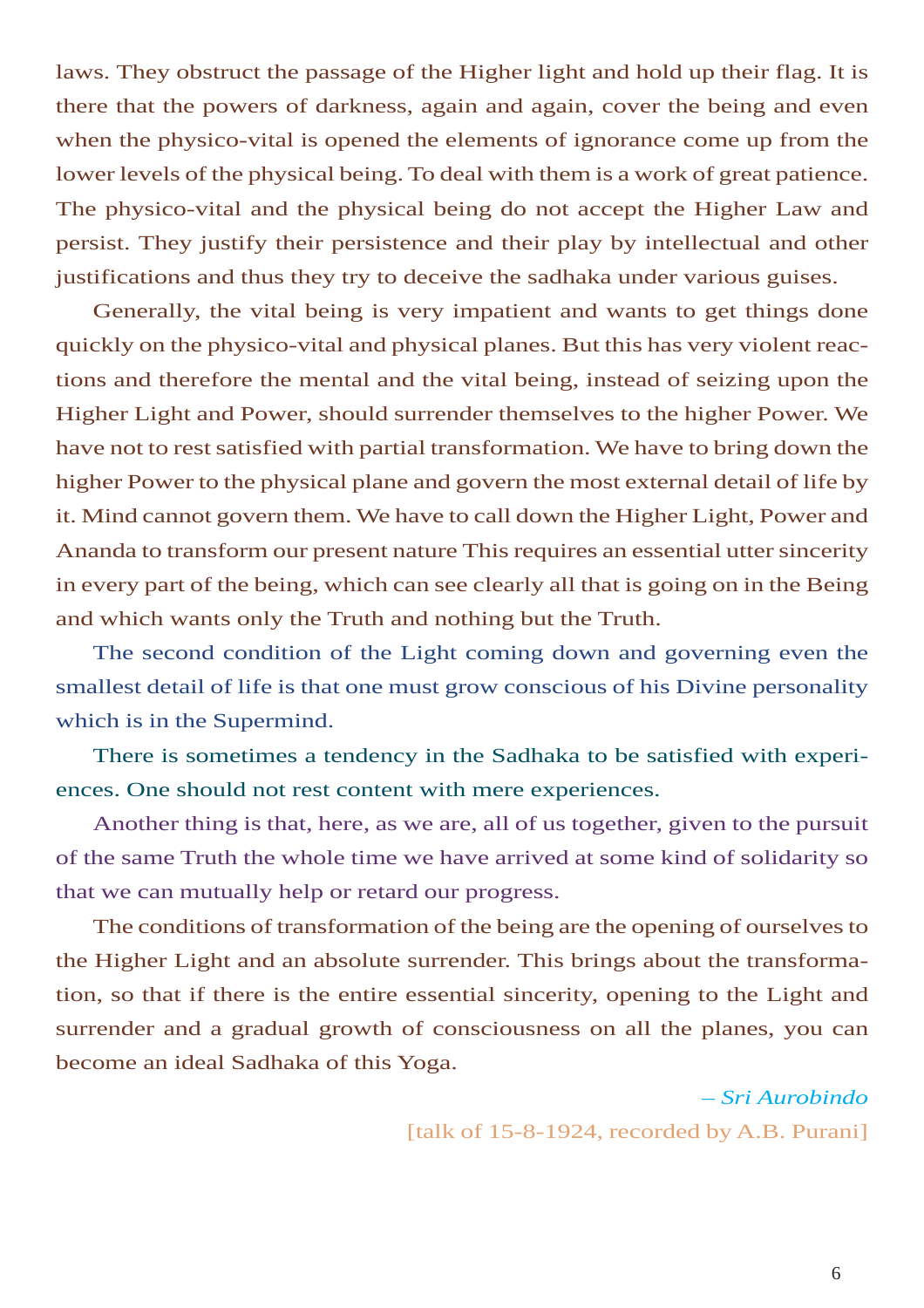## Activities during January 16 – February 15, 2020

**ADVENTURE CAMP AT KECHLA FOR TELANGANA SCHOOLS** : A group of 64 students







VII and 7 accompanying staff of Sri Aurobindo International School

of class



and New Creation School from Telangana attended a Personality Development & Adventure Camp at Kechla (Dt. Koraput), Odisha, from January 16-20, 2020. Activities included morning keepfit exercises, trekking, bouldering, rappelling, learning eye-care routines, swimming in the Kolab River Reservoir, jumping into the pool formed by wa-

terfall from a height of 6-7 metres, learning International folk dances, meditation, routines and procedures for improving the strength & efficacy of the respiratory system in these times of unprecedented pollu-

tion, etc. Children had a fun time and learning experience as is evident from their feedback: "Trekking, rock climbing, boating, rappelling & the honey treatment. Here the children were in strict discipline and they were following rules without fail... The food which we ate was awesome as they have mixed pure vegetables not full of chemicals" (U.S.T.); "Here we





had super view, and I enjoyed the camp a lot with my friends"

 $RK$ 'Hanl

was

so polluted and uncleaned but over here Kechla is so clean and silent and the population is so less... Rappelling was

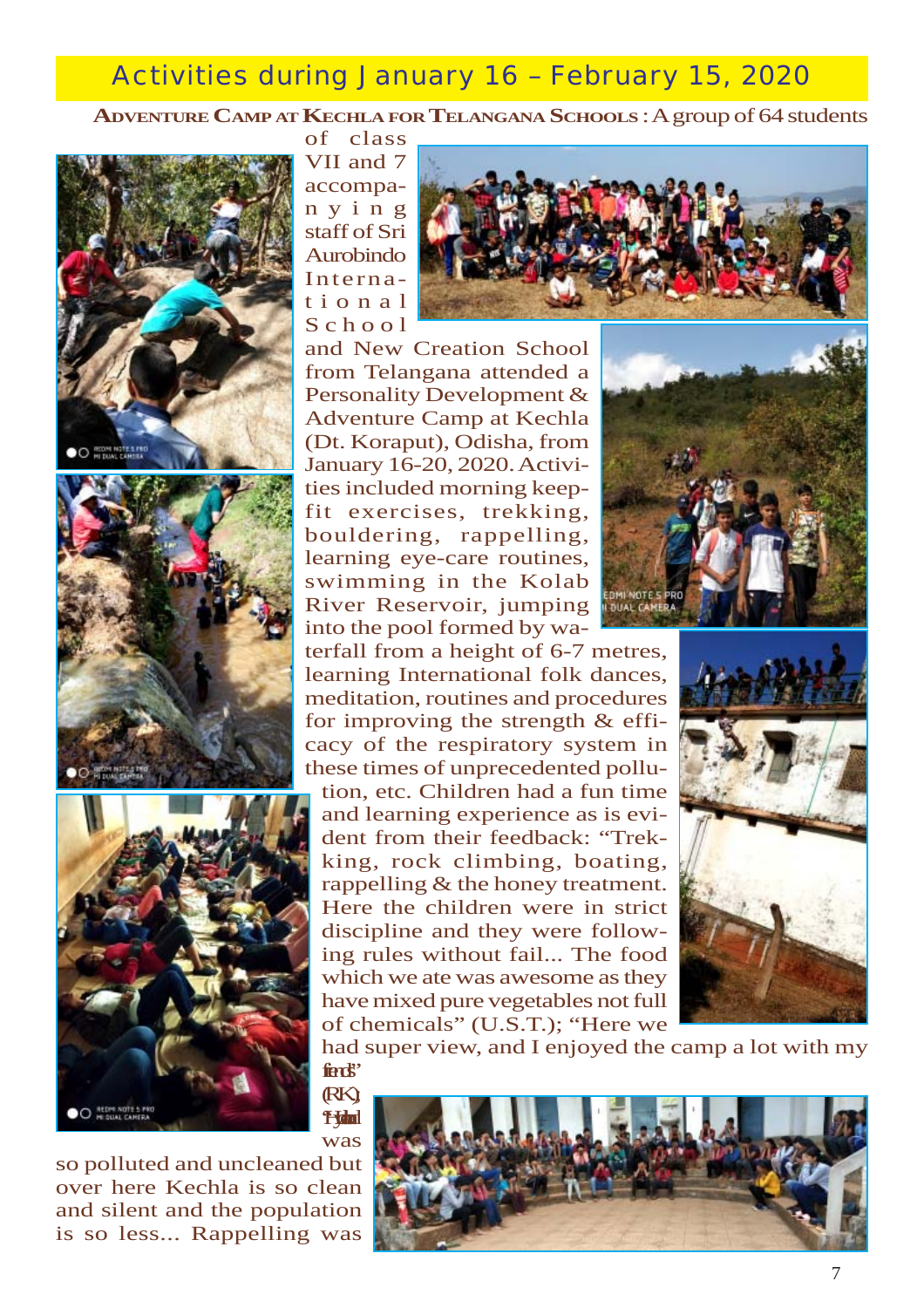little scary but it was adventurous. So I did it 3 times" (D.S.R.); "The most wonderful thing I enjoyed was reservoir, waterfall & rappelling... I was very lazy before coming to the camp but after coming here I was very eager to wakeup. Last but not the least the food was nice & tasty. The most funny thing was fog was coming from our mouth" (R.S.); "It was a very good adventurous experience... The honey which they kept in our eyes was nice. In the Meditation Hall they told us about snake plant which gives oxygen [at night]" (A.B.); "The folk dance was awesome. We learnt 4 folk dances – Mayim Mayim (Israel), New York dance (U.S.A.), Prime Mininster dance (England) & Kendime (Turkey) {G.K.R.}"; "Even [though] it was a long trip leaving our parents, I enjoyed a lot. It was an adventurous trip. The hostel was soo good" (M.)

**Orientation to Integral Yoga, 18-19 Jan 2020:** The orientation workshop was attended by 23 participants. Activities included two sessions of Asanas & Pranayamas, a conducted tour of the Ashram, and sessions on the life-affirming spiritual philosophy of Sri Aurobindo and the Mother and its relevance to living a happy and meaningful life. Programs were interspersed with musical breaks to liven up the atmosphere. Feedback comments included: "the need of the hour," "relaxing and very therapeutic," "beautifully structured program," "got to know about the essence of life and stress management", "met my needs of peace of mind, clarity, connection, community and joy". A student of class 8, who attended the program wrote, "I learned new things that are not taught in school**."**

**CLEAN MIND PROGRAMME**: Under this program, on four Sundays, The Mother's Integral Health Centre of Delhi Ashram conducted manifold activities including Maha Mrityunjay *Havan* & Gita *path,* yogasanas and talks/workshops. During this period, Ms. Monika Sharma gave a talk on 'Offer Yourself to the Divine' to 16 participants on 19 January; Dr. S. Katoch to 15 attendees on "Gear New Year with Ayurveda" on 26 January; Mr. Deepak Jhamb on 'How to bear Injury & Insult' to 19 participants on 2 February; and Dr. S. Katoch to 17 attendees on 'Mind is One's Best Friend, Mind is One's Worst Enemy' on 9 February 2020. Distribution of used clothes and *Prasad* comprised additional activities of the program.

Under **CLEAN MIND PROGRAMME IN ITS OUTREACH** dimension, a camp was conducted at Swami Dayananda Saraswati Sukhanand

> on 4 February, and 197 individuals on 5 February 2020. Ac-

Eye Exercises, Physical

Career Public Inter College, Rishikesh, on 2 days: for 179 individuals





Practice of Yoga and Health Checkups. Resource persons included Dr. P. Kaushal, Dr. Pardeep Kaur, Ms. Seema Jhamb, Akanksha, Suman & Shahjahan.



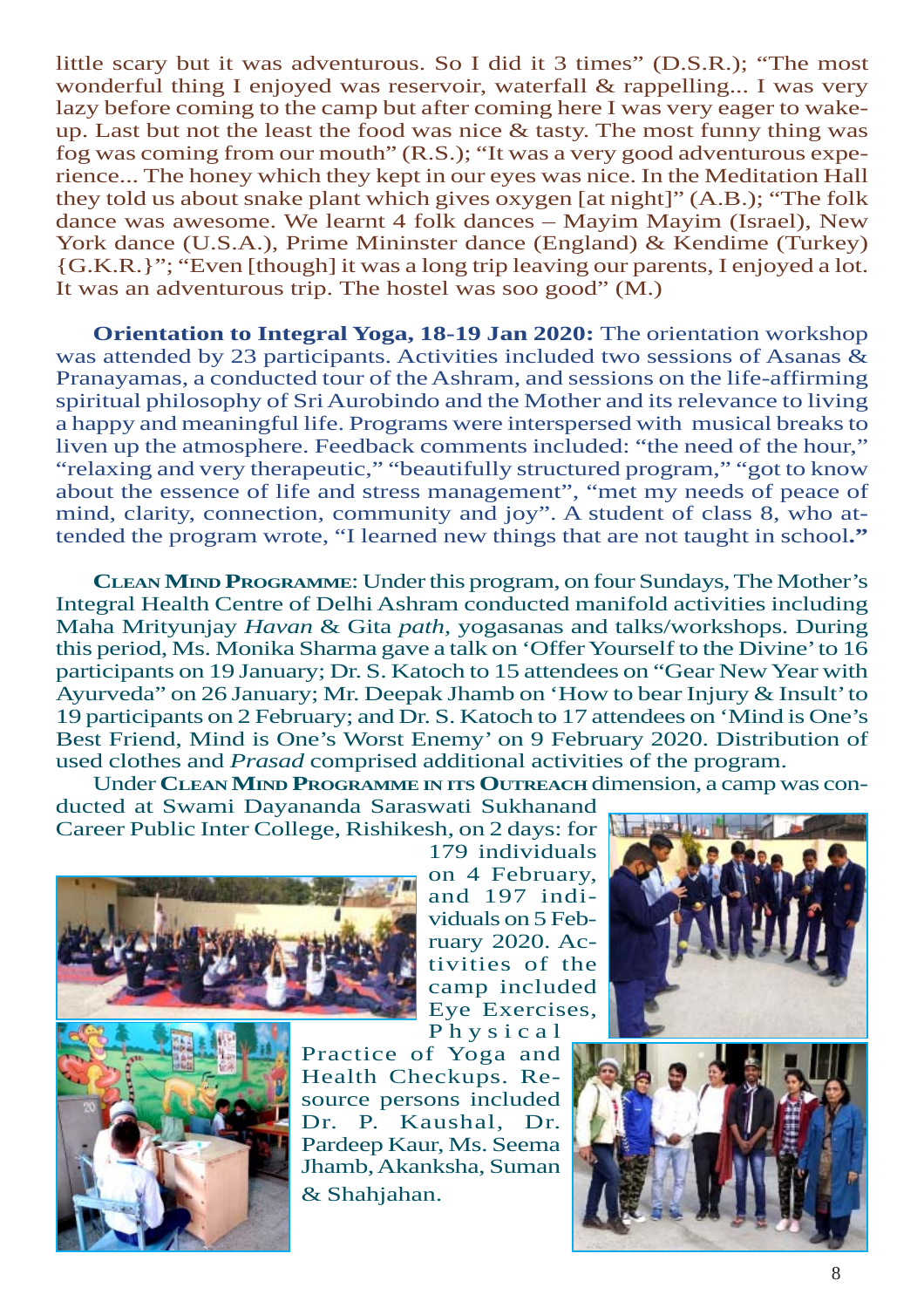**REMEMBERING SHRI ANIL JAUHAR**: A special assembly was organised on the forenoon of January 20<sup>th</sup> to mark the birth anniversary of The Mother's International School's late Chairman, Shri Anil Jauhar. Anilji's life was one of simplicity, discipline and deep reverence for the Mother's mission. The *bhajans* and recitations were based on the theme of dedication to the Mother and the ideals upheld by Anilji. A video highlighting the milestones in the journey of his life and how he had touched the lives of many was a feature of the assembly. '*Khelo* :*MIS*', the sports workshop was also organised to pay a tribute to the sporting spirit which Shri Anilji exhibited.

In the evening, Shri Himanshu Dutt offered



soulful music on the flute in the Meditation Hall. He played the raag *Patdeep* beginning with *alaap*, and follow-



ing with *vilambit* and ending with drut. Thereafter, he also played the well-known, *vaishnav jan to tene kahiye*.

**SHRI ANIL JAUHAR MEMORAL LECTURE**: The first Shri Anil Jauhar Memorial Lecture was delivered on 21 January 2020 by Sister Shivani, aka Brahma Kumari Shivani and BK Shivani, who teaches at the Brahma Kumari World Spiritual



University and also conducts motivational courses through public seminars and TV programs. She spoke to an enthralled audience of students and teachers of The Mother's International School, Ashram residents and others who packed the Hall of Grace. The essence of her talk was: 'Our thoughts manifest into our reality' stating that positive thoughts are a storehouse of energy which gets depleted by negative thoughts, such as anger, jealousy, and the

like. Giving down-to-earth tips based on spiritual wisdom, she held to the students the carrot of five percent extra marks in the exam if for one month they did not get angry, prayed before eating, ate only home-made food, and were mindful of what they saw, heard and read. She also emphasized the importance of self affirmation as a regular feature of living.

Her talk was preceded by release of Dr. Ramesh Bijlani's book, 'One Book-Two Stories'.

**CERTIFICATE DISTRIBUTIONOF 'TEACHING YOGA' COURSEON 22 JANUARY 2020 :** The 'Teaching Yoga' course conducted by Sri Aurobindo Ashram-Delhi Branch from 7 August–20 December, 2019 finally culminated with the distribution of certificates by Shri Srijan Pal Singh, author, speaker, close associate of erstwhile President of India Dr. A.P.J. Abdul Kalam and founder of Kalam Foundation, to 35 students on their successful completion of the program. In his address to the gathering, Srijan Pal ji talked about love, peace and joy as the three primary elements of emotions. He distinguished between the joy of giving and the hap-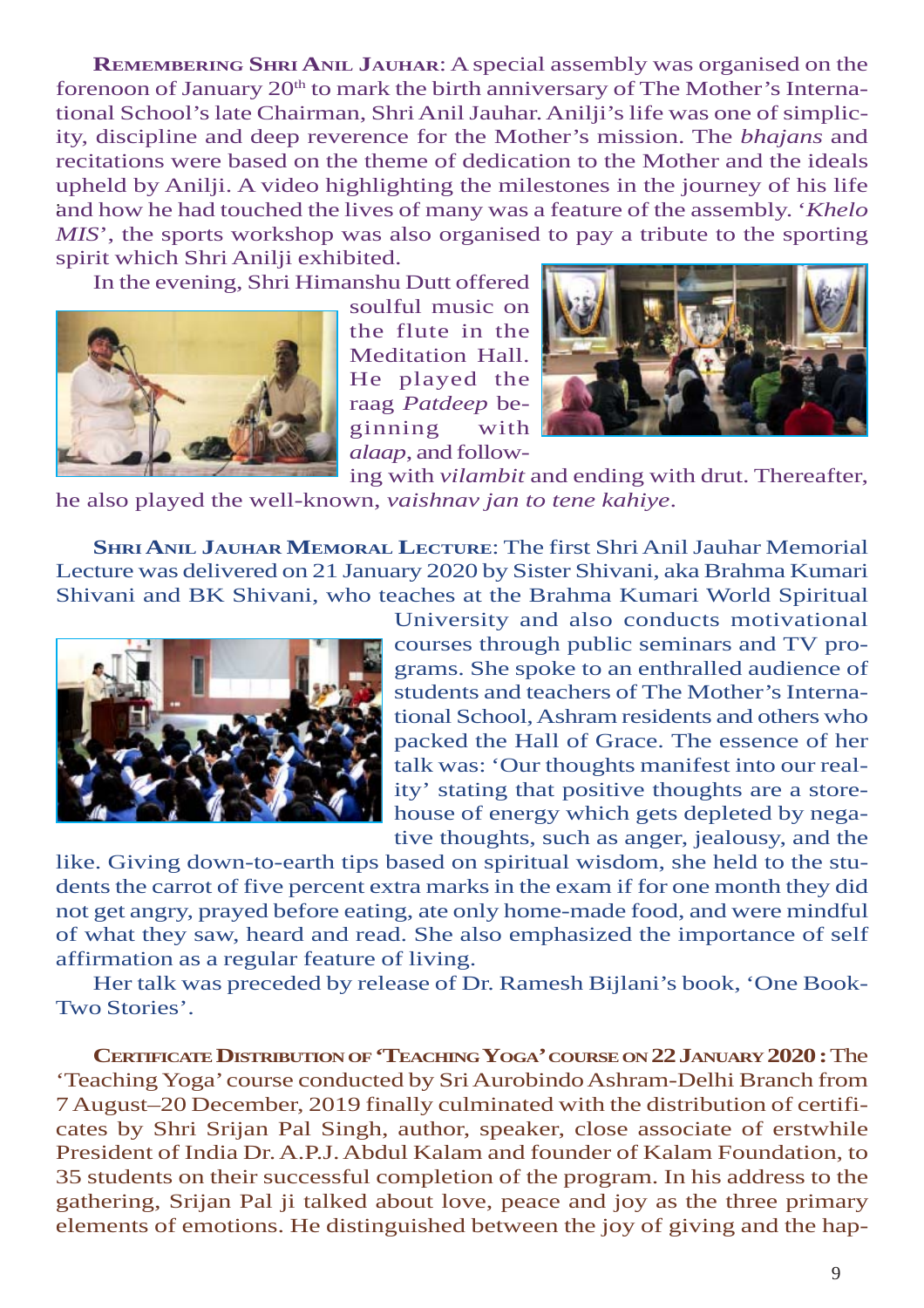

piness of getting, and gave the biological correlates of

the two types of happiness, which provides an explanation as to why the joy of



giving engenders a greater exhilaration in the psyche. He said that getting something releases dopamine, a biochemical also released through smoking. Advertising is all about tempting people to get the dopamine

rush as well. On the other hand, *giving* releases the biochemical serotonin, which lifts the spirits up, gives pure joy, and is not addictive. The philosophy underlying yoga also promotes the type of behaviour trait that releases serotonin.



*PUNYATITHI* OF **KARUNA** DIDI: On the third Punyatithi of Karuna Didi on 26 January 2020, her students Premsheela, Minati and Linthoi made a musical offering during the Sunday Satsang. Since it was also the Republic Day, some of the songs they sang were patriotic songs. Shri Samiullah Khan, a Kirana Gharana vocalist also offered his music at the lotus feet of the Mother.

**TALK BY DR CHARAN SINGH**:Dr Charan Singh, a scholar who teaches in Joshimath, spoke in the Meditation Hall of the Ashram on 29 January 2020 on The Idea of India as perceived by Sri Aurobindo. He said, quoting Sri Aurobindo's *Bhavani Bharati*, that India is more than an idea; it is a living and vibrant power.



**ART WORKSHOP**: An Art-workshop for aspirants and vocational trainees of the Ashram was conducted on 2 February 2020. The resource person, Ms. Raj Choudhury, introduced the participants to tribal forms of art in India with special



emphasis on Gonde and Warli tribes' art forms. Ms. Choudhury is an erstwhile Art Teacher at CIE, Basic School, University of Delhi, and presently teaches at Masoom Special School lo-

cated in Timarpur, North Delhi. It was an exhilarating experience for

many of the participants to have been able to craft fairly good specimens even though they had never handled a brush before.

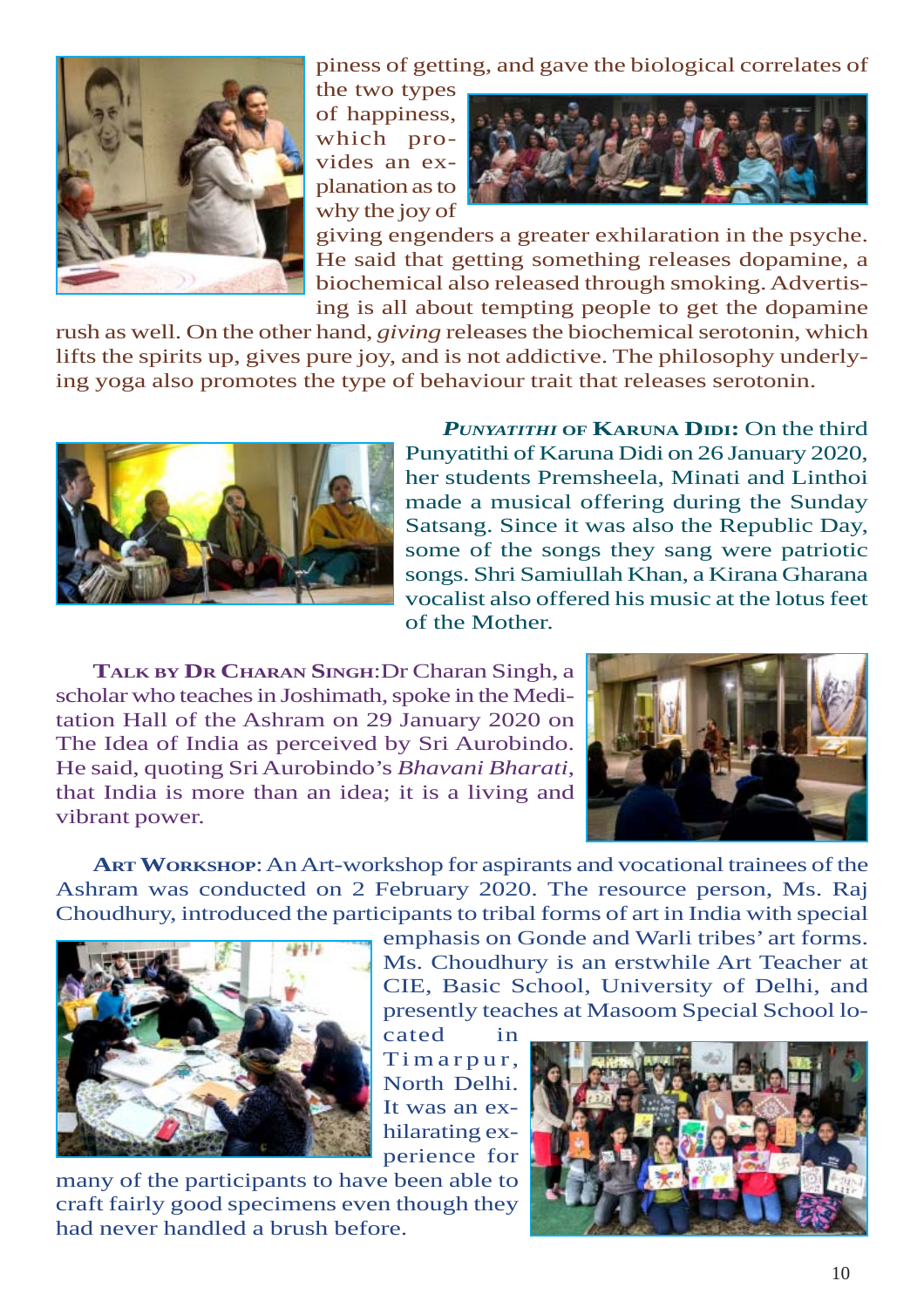

**PROGRAMON INTEGRAL EDUCATION** : One hundred first year students of Diploma in Elementary Education from the District Institute of Education and Training, Pitampura, New Delhi, accompanied by four teachers, attended a 2 hour session on the philosophy and practice of Integral Education in the Ashram campus on 5 February 2020.

**PROGRAM FOR COUNSELLING STUDENTS FROM KANNUR UNIVERSITY:** Eighteen students of Counselling Psychology and 3 ac-

companying teachers from Kannur University, Kerala,attended a session on the concepts of Integral Psychology on 5 February 2020 in the Ashram campus. Focus of the session was on the way these ideas can boost the effectiveness of the armamentarium available to a counsellor. It not only overcomes the limitations of cognitive re-



structuring based on logic; it also equips the client to deal with psychological issues that may arise in future, besides stimulating the spiritual growth of both the client as well as the counsellor.

**ASHRAM'S FOUNDATION DAY, 12 FEB 2020:** The day started with an invocation of the Divine by Srila and Minati. Later in the forenoon, students of the senior wing of The Mother's International School made a musical offering of devo-



tional songs as well as classical dances. In the afternoon, a film about the Ashram was screened for the residents and visitors. Subsequently, continuing the past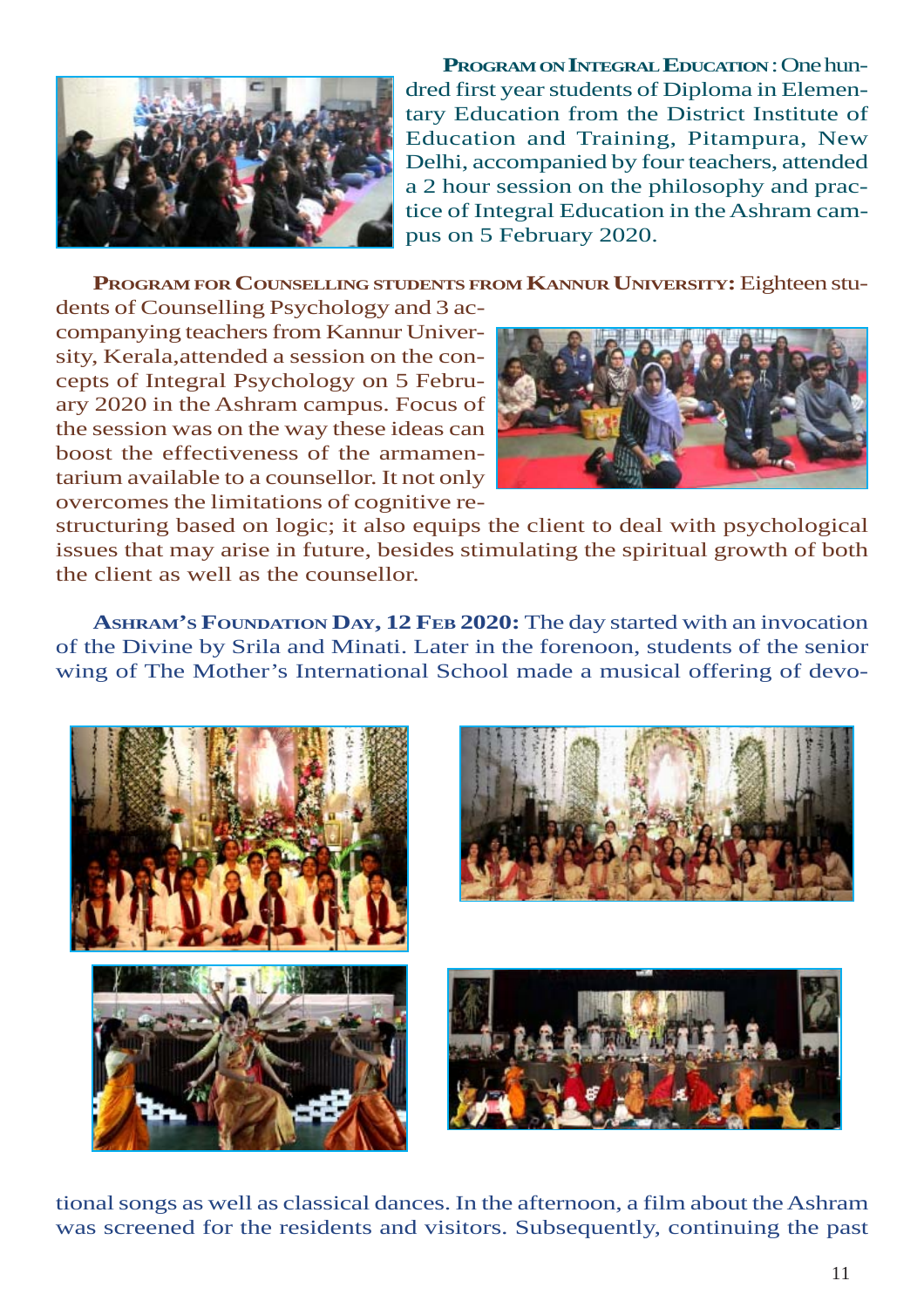



tradition, the Ashram community also assembled for group pictures to be snapped (Please see page 13). In the evening, Premsheela, Minati and Linthoi offered a musical rendering of Sriaurobindopanishad, interspersed by English translation of the same by Tara Didi. This Upanishad embodies some of the key elements of Sri Aurobindo's

teachings, such as the world not being an illusion but a reality; and the exhortation to





participate in the play of the Divine and to manifest the Delight of the Divine.

**WORKSHOP FOR BED STUDENTS FROM SPM COLLEGE:** Sixty students of Bachelor of Education curriculum at Shyama Prasad Mukerjee College for Women, New



Delhi, accompanied by their teacher, Dr Hemlata, attended a one-day workshop on Integral Education in the Ashram on 15 Feb 2020. The focus of the workshop was an introduction to the philosophy and practice of Integral Education with special emphasis on mental and psychic education. Other elements included a session of yogasanas and pranayamas, and musical

breaks. Appreciative feedback included comments such as: "amazing sessions," "the philosophy resonates with my thoughts," "vision became broader," "an eye-opener," "satvik bhojan," "peaceful and relaxing," "loved the atmosphere and the aura of the place".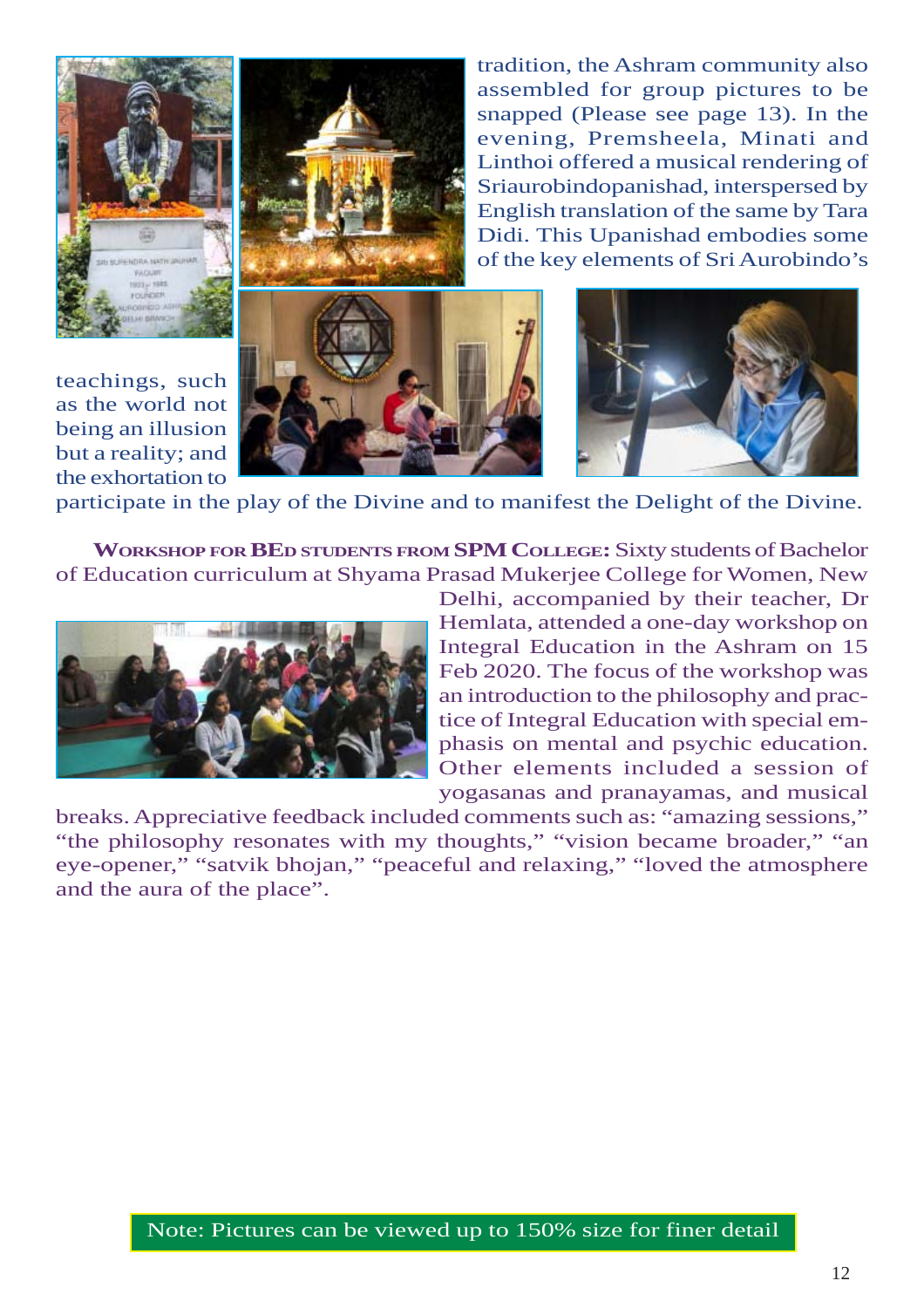## Ashram Community on 12 February 2020



Ashram Community



**Ashramites** 



Aspirants with mentors



Vocational Trainees with mentors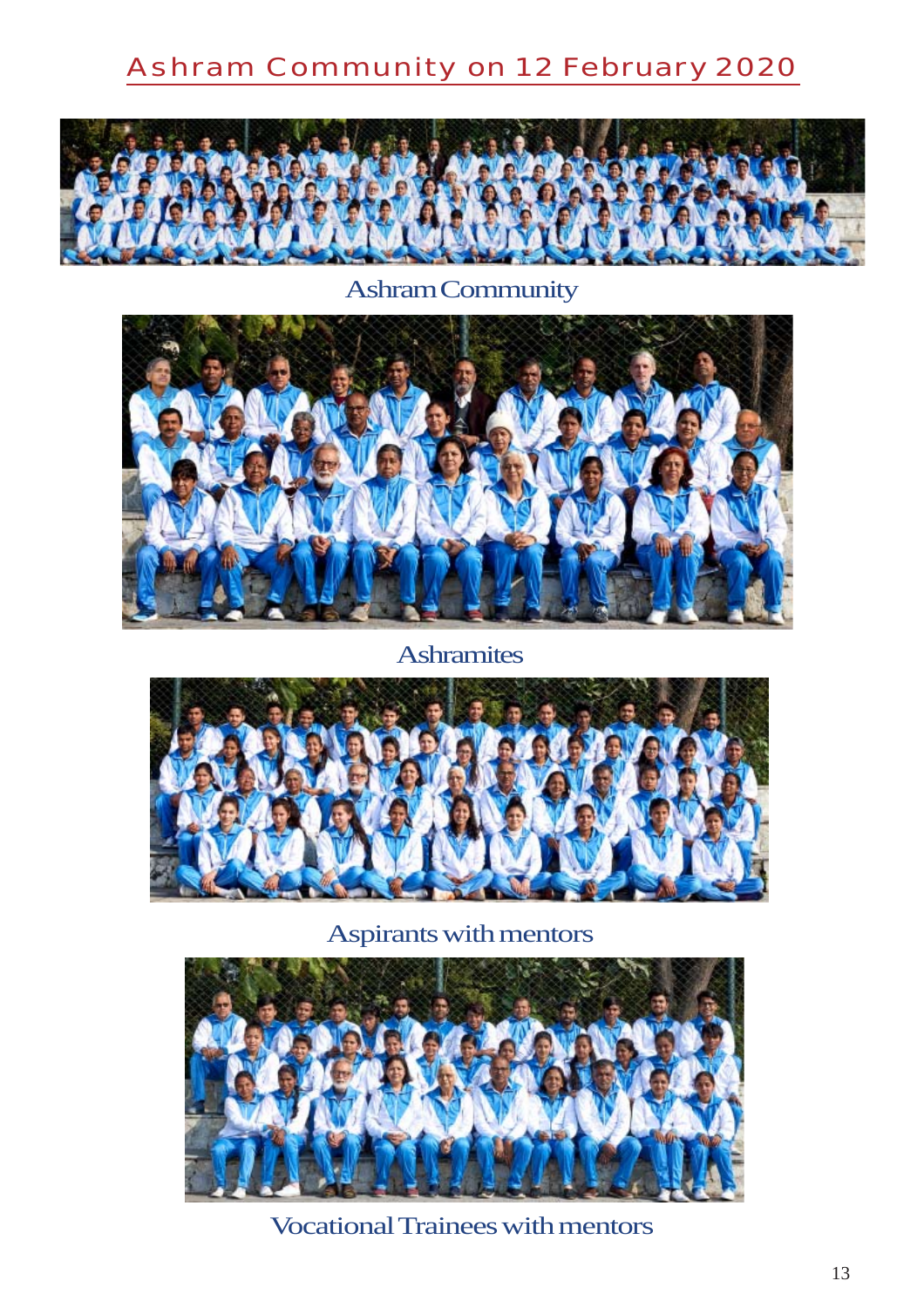#### **Editor's Note**

"Serialization of *The Message of the Gita* in 'Realization' began from February 2017. The book was compiled by Shri Anil Baran and first published in 1938 by Sri Aurobindo Ashram, Pondicherry. Commentary text in the book derived from *Essays on the Gita* was no intellectual undertaking by Sri Aurobindo but rather "... whatever spiritualisation and divinisation it [his own intellect] attained was through the descent of a higher supra-intellectual knowledge into that silence. The book, Essays on the Gita, itself was written in that silence of the mind, without intellectual effort and by a free activity of this knowledge from above."

Text has been rearranged to suit the magazine format, and phonetic rendering of Sanskrit text in Roman Script has been incorporated.

\* \* \* \* \*

Sri Aurobindo considers the message of the Gita to be the basis of the great spiritual movement which has led and will lead humanity more and more to its liberation... escape from falsehood and ignorance... From the time of its first appearance, the Gita has had an immense spiritual action; but with the new interpretation [*Essays on the Gita*] that Sri Aurobindo has given to it, its influence has increased considerably and has become decisive.

\* \* \* \* \*

– *The Mother*

The world abounds with scriptures sacred and profane, with revelations and half-revelations, with religions and philosophies, sects and schools and systems. To these the many minds of a half-ripe knowledge or no knowledge at all attach themselves with exclusiveness and passion and will have it that this or the other book is alone the eternal Word of God... It may therefore be useful in approaching an ancient Scripture, such as the... Gita, to indicate precisely the spirit in which we approach it and what exactly we think we may derive from it that is of value to humanity and its future... In the Gita there is very little that is merely local or temporal and its spirit is so large, profound and universal that even this little can easily be universalised without the sense of the teaching suffering any diminution or violation; rather by giving an ampler scope to it than belonged to the country and epoch, the teaching gains in depth, truth and power. Often indeed the Gita itself suggests the wider scope that can in this way be given to an idea in itself local or limited... the principal ideas suggestive and penetrating which are woven into its complex harmony, are eternally valuable and valid; for they are not merely the luminous ideas or striking speculations of a philosophic intellect, but rather enduring truths of spiritual experience, verifiable facts of our highest psychological possibilities...

We do not belong to the past dawns, but to the noons of the future. A mass of new material is flowing into us; we have not only to assimilate the influences of the great theistic religions of India and of the world... but to take full account of the potent though limited revelations of modern knowledge and seeking... All this points to a new, a very rich, a very vast synthesis; a fresh and widely embracing harmonisation of our gains is both an intellectual and a spiritual necessity of the future. But just as the past syntheses have taken those which preceded them for their starting-point, so also must that of the future... proceed from what the great bodies of realised spiritual thought and experience in the past have given. Among them the Gita takes a most important place.

– Sri Aurobindo in *Essays on the Gita*

#### Preface to *THE MESSAGE OF THE GITA*

\* \* \* \* \*

The Gita is a great synthesis of Aryan spiritual culture and Sri Aurobindo's luminous exposition of it, as contained in his *Essays on the Gita*, sets out its inner significances in a way that brings them home to the modern mind. I have prepared this commentary summarising its substance with the permission of Sri Aurobindo. The notes have been entirely compiled from the *Essays on the Gita* and arranged under the slokas in the manner of the Sanskrit commentators.

 Sri Aurobindo Ashram, Pondicherry,  $21^{st}$  February, 1938 – ANILBARAN, Editor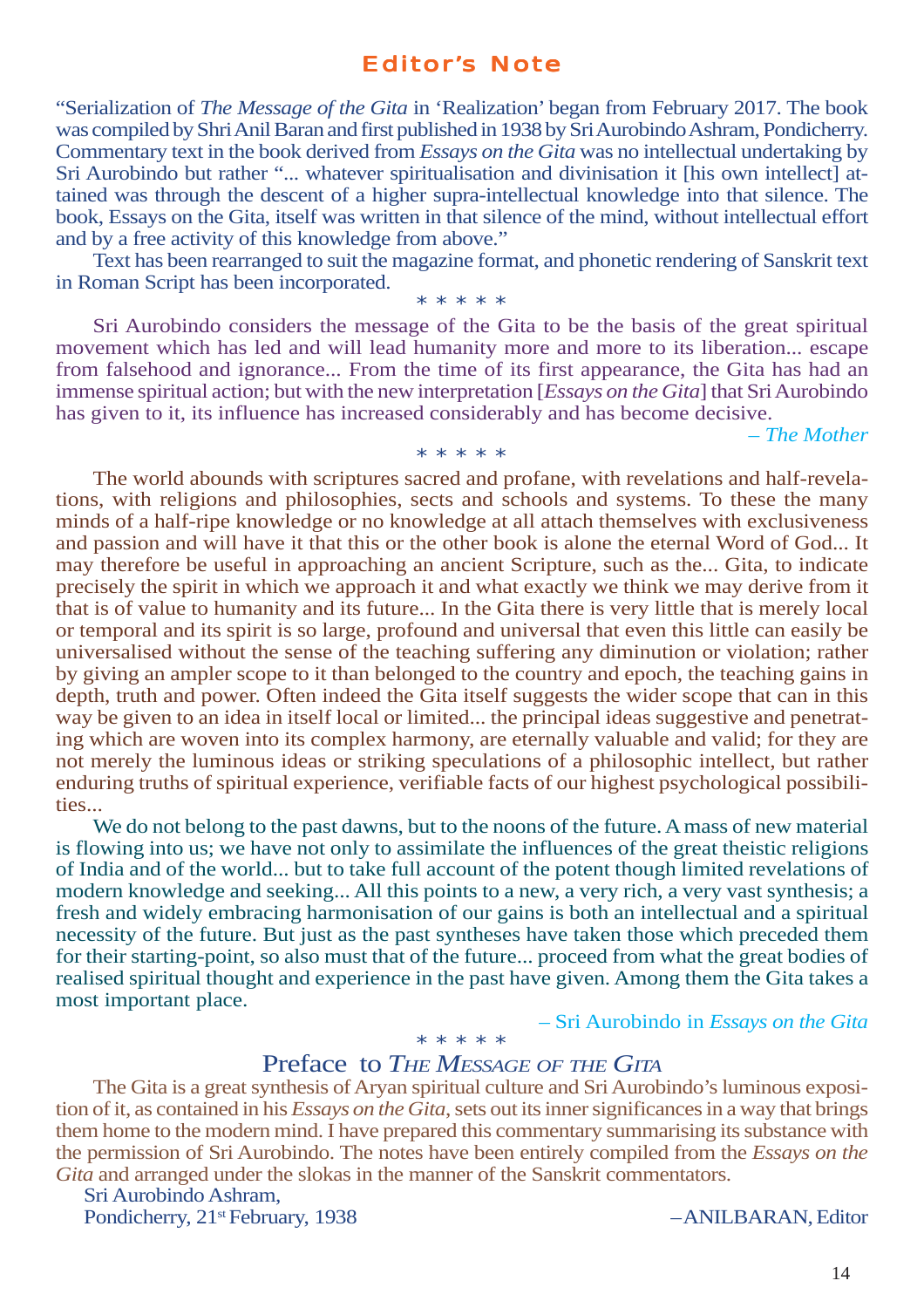## THE MESSAGE OF THE G

With Text, Translation and Notes AS INTERPRETED BY

SRI AUROBINDO

Edited by ANILBARAN ROY

\* \* \* \* \*

FOURTEENTH CHAPTER (CONTD.) श्रीभगवानुवाच -

अप्रकाशो ऽप्रवृत्तिश्च प्रमादो मोह एव च। तमस्येतानि जायन्ते विवृद्धे कूरुनन्दना। १४-१३।। **Aprakaasho'pravrittishcha pramaado moha eva cha; Tamasyetaani jaayante vivriddhe kurunandana. 14-13**

Nescience,\* inertia, negligence and delusion — these are born when tamas predominates, O joy of the Kurus.

**\* It is the darkness of tamas which obscures knowledge and causes all confusion and delusion. Therefore it is the opposite of sattwa, for the essence of sattwa is enlightenment,** *prakasha,* **and the essence of tamas is absence of light, nescience,** *aprakasha.* **But tamas brings incapacity and negligence of action as well as the incapacity and negligence of error, inattention and misunderstanding or non-understanding; indolence, languor and sleep belong to this guna. Therefore it is the opposite too of rajas; for the essence of rajas is movement and impulsion and kinesis,** *pravritti,* **but the essence of tamas is inertia,** *apravritti.* **Tamas is inertia of nescience and inertia of inaction, a double negative.**

> यदा सत्त्वे प्रवृद्धे तु प्रलयं याति देहभूत। तदोत्तमविदां लोकानमलान्प्रतिपद्यते।। **१४-** १४।।

#### **Yadaa sattwe pravriddhe tu pralayam yaati dehabhrit; Tadottamavidaam lokaan amalaan pratipadyate. 14-14**

If sattwa prevails when the embodied goes to dissolution,\* then he attains to the spotless worlds of the knowers of the highest principles.

**\* Our physical death is also a** *pralaya,* **the soul bearing the body comes to a pralaya, to a disintegration of that form of matter with which its ignorance identified its being and which now dissolves into the natural elements. But the soul itself persists and after an interval resumes in a new body formed from those elements its round of births in the cycle, just as after the interval of pause and cessation the universal Being resumes his endless round of the cyclic aeons.**

> रजसि प्रलयं गत्वा कर्मसंगिषु जायते। तथा प्रलीनस्तमसि मूढयोनिषु जायते।। १४-१५।। **Rajasi pralayam gatwaa karmasangishu jaayate;**

**Tathaa praleenastamasi moodhayonishu jaayate. 14-15**

Going to dissolution when rajas prevails, he is born among those attached to action; if dissolved during the increase of tamas, he is born in the wombs of beings involved in nescience.

> कर्मणः सुकृतस्याहुः सात्त्विकं निर्मलं फलम्। रजसस्तु फलं दुःखमज्ञानं तमसः फलम्।। **१४-१६।**। **Karmanah sukritasyaahuh saattwikam nirmalam phalam;**

#### **Rajasastu phalam duhkham ajnaanam tamasah phalam. 14-16**

It is said the fruit of works\* rightly done is pure and sattwic; pain\*\* is the consequence of rajasic works, ignorance is the result of tamasic action.

**\* All natural action is done by the gunas, by Nature through her modes. The soul cannot act by itself, it can only act through Nature and her modes. And yet the Gita, while it demands freedom from the modes, insists upon the necessity of action. Here comes in the importance of its insistence on the abandonment of the fruits; for it is the desire of the fruits which is the most potent cause of the soul's bondage and by abandoning it the soul can be free in action.**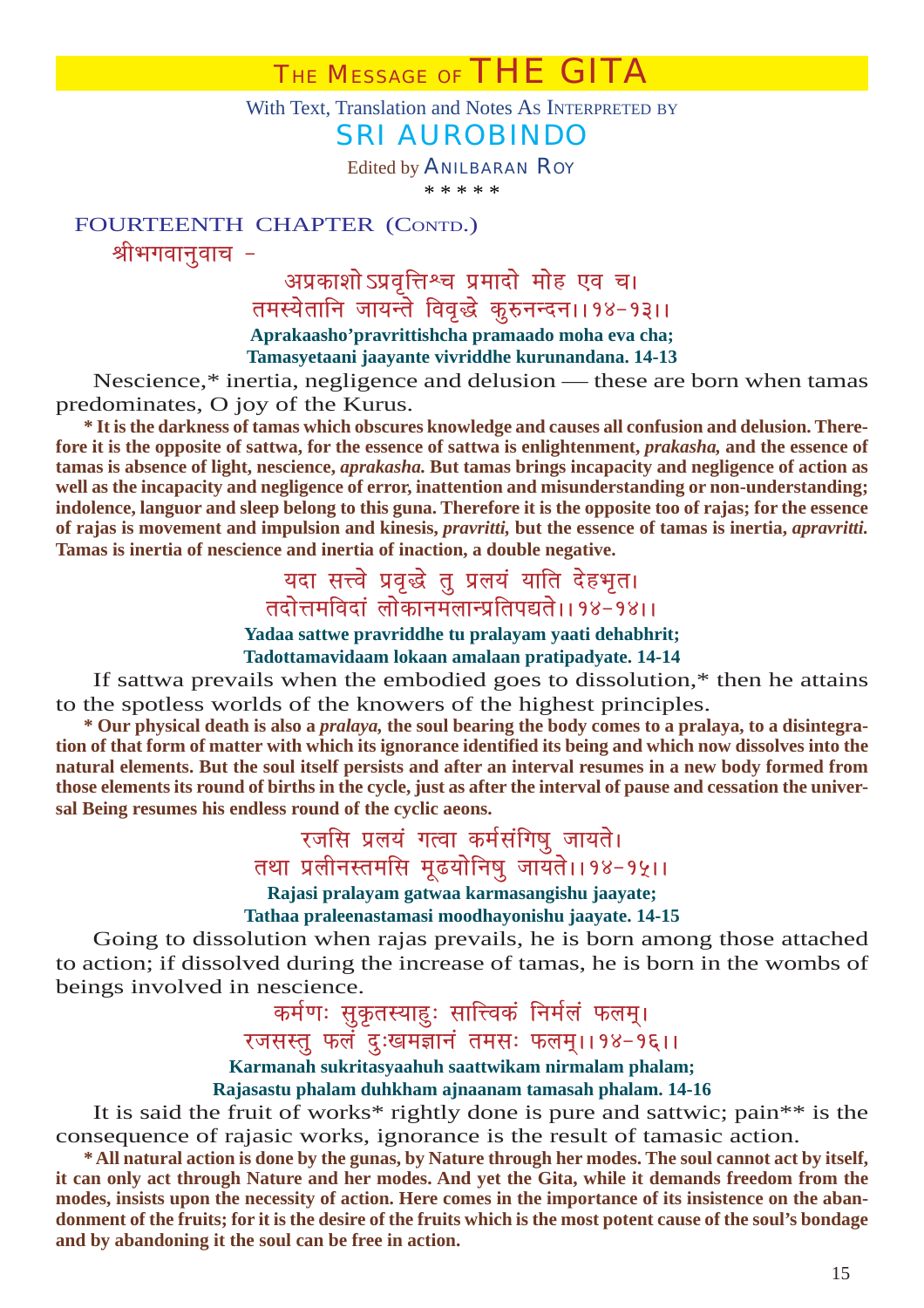**\*\* Ignorance is the result of tamasic action, pain the consequence of rajasic works, pain of reaction, disappointment, dissatisfaction or transience, and therefore in attachment to the fruits of this kind of activity attended as they are with these undesirable accompaniments there is no profit. But of works rightly done the fruit is pure and sattwic, the inner result is knowledge and happiness. Yet attachment even to these pleasurable things must be entirely abandoned, first, because in the mind they are limited and limiting forms, and, secondly, because, since sattwa is constantly entangled with and besieged by rajas and tamas which may at any moment overcome it, there is a perpetual insecurity in their tenure. But, even if one is free from any clinging to the fruit, there may be an attachment to the work itself, either for its own sake, the essential rajasic bond, or owing to a lax subjection to the drive of Nature, the tamasic, or for the sake of the attracting rightness of the thing done, which is the sattwic attaching cause powerful on the virtuous man or the man of knowledge. And here evidently the resource is in that other injunction of the Gita, to give up the action itself to the Lord of works and be only a desireless and equalminded instrument of his will. (See** *sloka* **19.)**

#### सत्त्वात्संजायते ज्ञानं रजसो लोभ एव च। <u>प्रमादमोहौ तमसो भवतो ऽज्ञानमेव चानि १४-१७म</u> **Sattwaat sanjaayate jnaanam rajaso lobha eva cha; Pramaadamohau tamaso bhavato'jnaanameva cha. 14-17**

From sattwa\* knowledge is born, and greed from rajas; negligence and delusion are of tamas, and also ignorance.

**\* The three modes of Nature,** *sattwa, rajas, tamas* **are described in the Gita only by their psychological action in man, or incidentally in things such as food according as they produce a psychological or vital effect on human beings. If we look for a more general definition, we shall perhaps catch a glimpse of it in the symbolic idea of Indian religion which attributes each of these qualities respectively to one member of the cosmic Trinity, sattwa to the preserver Vishnu, rajas to the creator Brahma, tamas to the destroyer Rudra. Looking behind this idea for the rationale of the triple ascription, we might define the three modes or qualities in terms of the motion of the universal Energy as Nature's three concomitant and inseparable powers of equilibrium, kinesis and inertia. But that is only their appearance in terms of the external action of Force. Since consciousness is always there even in an apparently inconscient Force, we must find a corresponding psychological power of these three modes which informs their more outward executive action. On their psychological side the three qualities may be defined, tamas as Nature's power of nescience, rajas as her power of active seeking ignorance enlightened by desire and impulsion, sattwa as her power of possessing and harmonising knowledge.**

#### ऊर्ध्वं गच्छन्ति सत्त्वस्था मध्ये तिष्ठन्ति राजसाः। जघन्यगुणवृत्तिस्था अधो गच्छन्ति तामसाः।। १४-१८।। **Oordhwam gacchanti sattwasthaa madhye tishthanti raajasaah; Jaghanyagunavrittisthaa adho gacchanti taamasaah. 14-18**

They rise upwards who are in sattwa; those in rajas remain in the middle;\* those enveloped in ignorance and inertia, the effect of the lowest quality, the tamas, go downwards.

**\* The ordinary human soul takes a pleasure in the customary disturbances of its nature-life; it is because it has this pleasure and because, having it, it gives a sanction to the troubled play of the lower nature that the play continues perpetually; for the Prakriti does nothing except for the pleasure and with the sanction of its lover and enjoyer, the Purusha. The joy of the soul in the dualities is the secret of the mind's pleasure in living. Ask it to rise out of all this disturbance to the unmingled joy of the pure bliss-soul which all the time secretly supports its strength in the struggle and makes its own continued existence possible,—it will draw back at once from the call. The true cause of its unwillingness is that it is asked to rise above its own atmosphere and breathe a rarer and purer air of life, whose bliss and power it cannot realise and hardly even conceives as real, while the joy of this lower turbid nature is to it the one thing familiar and palpable. Nor is this lower satisfaction in itself a thing evil and unprofitable; it is rather the condition for the upward evolution of our human nature out of the tamasic ignorance and inertia to which its material being is most subject; it is the rajasic stage of the graded ascent of man** towards the supreme self-knowledge, power and bliss. But if we rest eternally on this plane, the *madhyama gatih* **of the Gita, our ascent remains unfinished, the evolution of the soul incomplete. Through the sattwic being and nature to that which is beyond the three gunas lies the way of the soul to its perfection.**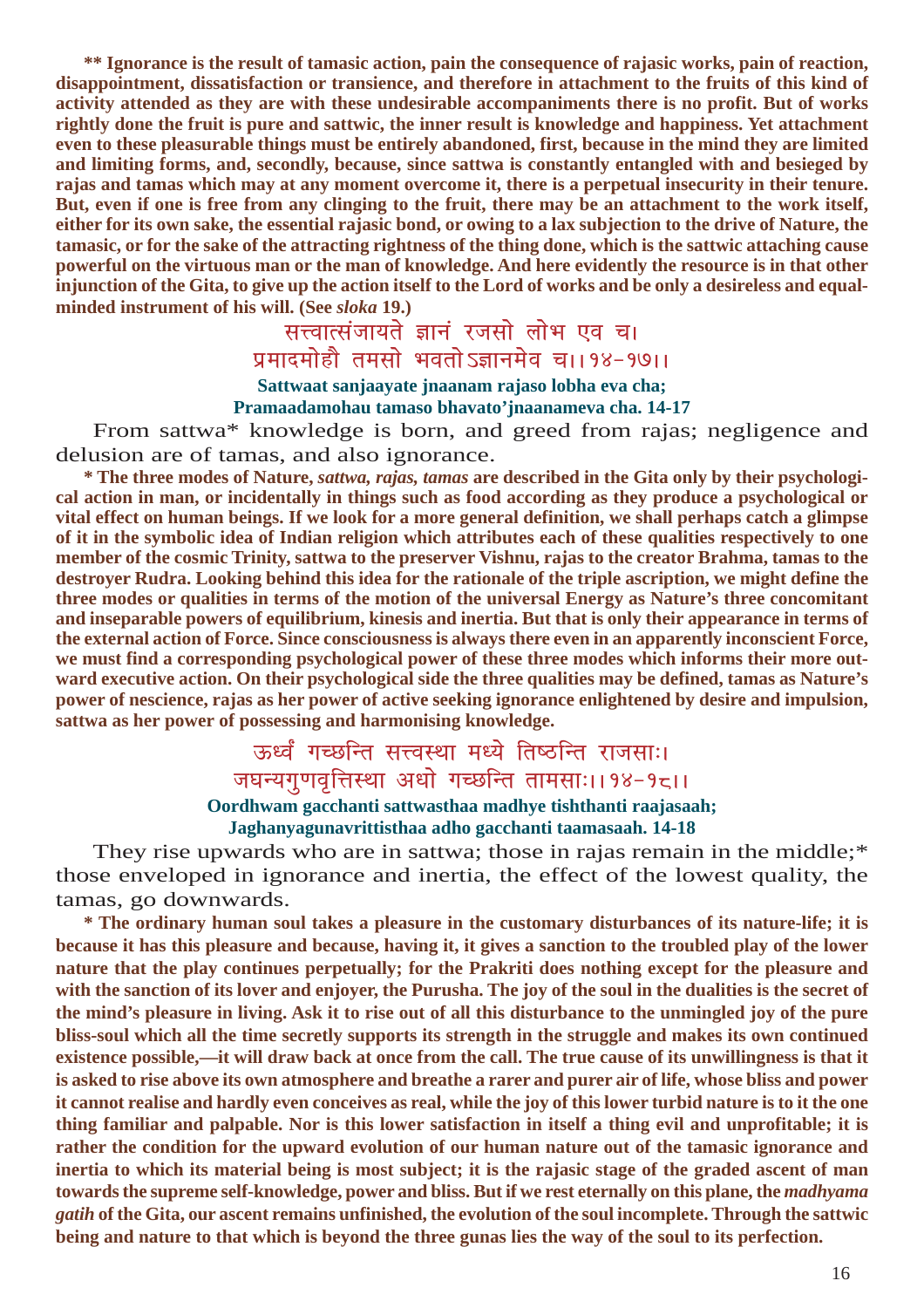## नान्यं गुणेभ्यः कर्तारं यदा द्रष्टान<mark>ु</mark>पश्यति। गणेभ्यश्च परं वेत्ति मद्भावं सोऽधिगच्छति।। १४-१६।।

**Naanyam gunebhyah kartaaram yadaa drashtaanupashyati; Gunebhyashcha param vetti madbhaavam so'dhigacchati. 14-19**

When the seer perceives that the modes of Nature are the whole agency and cause of works and knows and turns to That which is supreme above the gunas, he attains to *madbhava* (the movement and status of the Divine).

## गुणानेतानतीत्य त्रीन्देही देहसमुद्**भवान्**।

जन्ममूल्युजरादुःखैर्विमुक्तो ऽमृतमश्नुर्ते।। १४-२०।।

**Gunaanetaanateetya treen dehee dehasamudbhavaan;**

#### **Janmamrityujaraaduhkhair vimukto'mritamashnute. 14-20**

When the soul thus rises above the three gunas born of the embodiment in Nature, he is freed from subjection to birth and death and their concomitants, decay, old age and suffering, and enjoys in the end the Immortality of its selfexistence.

<u>अर्जुन उवाच -</u>

# कैर्लिंगैस्त्रीन्गुणानेतानतीतो भवति प्रभो।<br>किमाचारः कथं चैतांस्त्रीन्गुणानतिवर्तते।।१४-२१।।

#### **Arjuna Uvaacha –**

#### **Kairlingais treen gunaanetaan ateeto bhavati prabho; Kimaachaarah katham chaitaam streen gunaan ativartate. 14-21**

Arjuna\* said: What are the signs of the man who has risen above the three gunas, O Lord ? What his action and how does he surmount the gunas?

**\* This question again reveals the pragmatic and practical nature of Arjuna. How can one live and act in the world and yet be above the gunas? The sign, says Krishna, is that equality of which I have so constantly spoken.**

श्रीभगवान्**वाच** -

## प्रकाशं च प्रवृत्तिं च मोहमेव च पाण्डव। <u>न द्वेष्टि सम्प्रवृत्तानि</u> न निवृत्तानि कांक्षति।। १४-२२।।

**Sri Bhagavaan Uvaacha –**

#### **Prakaasham cha pravrittim cha mohameva cha paandava; Na dweshti sampravrittaani na nivrittaani kaangkshati. 14-22**

The Blessed Lord said: He, O Pandava, who does not abhor or shrink from the operation of enlightenment (the result of rising sattwa) or impulsion to works (the result of rising rajas) or the clouding over of the mental and nervous being (the result of rising tamas), nor longs after them, when they cease;

#### उदासीनवदासीनो गुणैर्यो न विचाल्यते। गुणा वर्तन्त इत्येव योऽवॅतिष्ठति नेंगते।। १४-२३।।

**Udaaseenavadaaseeno gunairyo na vichaalyate;**

**Gunaa vartanta ityeva yo'vatishthati nengate. 14-23**

He who, established in a position\* as of one seated high above, is unshaken by the gunas; who seeing that it is the gunas that are in process of action stands apart immovable;

**\* He has seated himself in the conscious light of another principle than the nature of the gunas and that greater consciousness remains steadfast in him, above these powers and unshaken by their motions like the sun above clouds to one who has risen into a higher atmosphere. He from that height sees that it is the gunas that are in process of action and that their storm and calm are not himself but only a movement of Prakriti; his self is immovable above and his spirit does not participate in that shifting mutability of things unstable. This is the impersonality of the Brahmic status; for that higher principle,**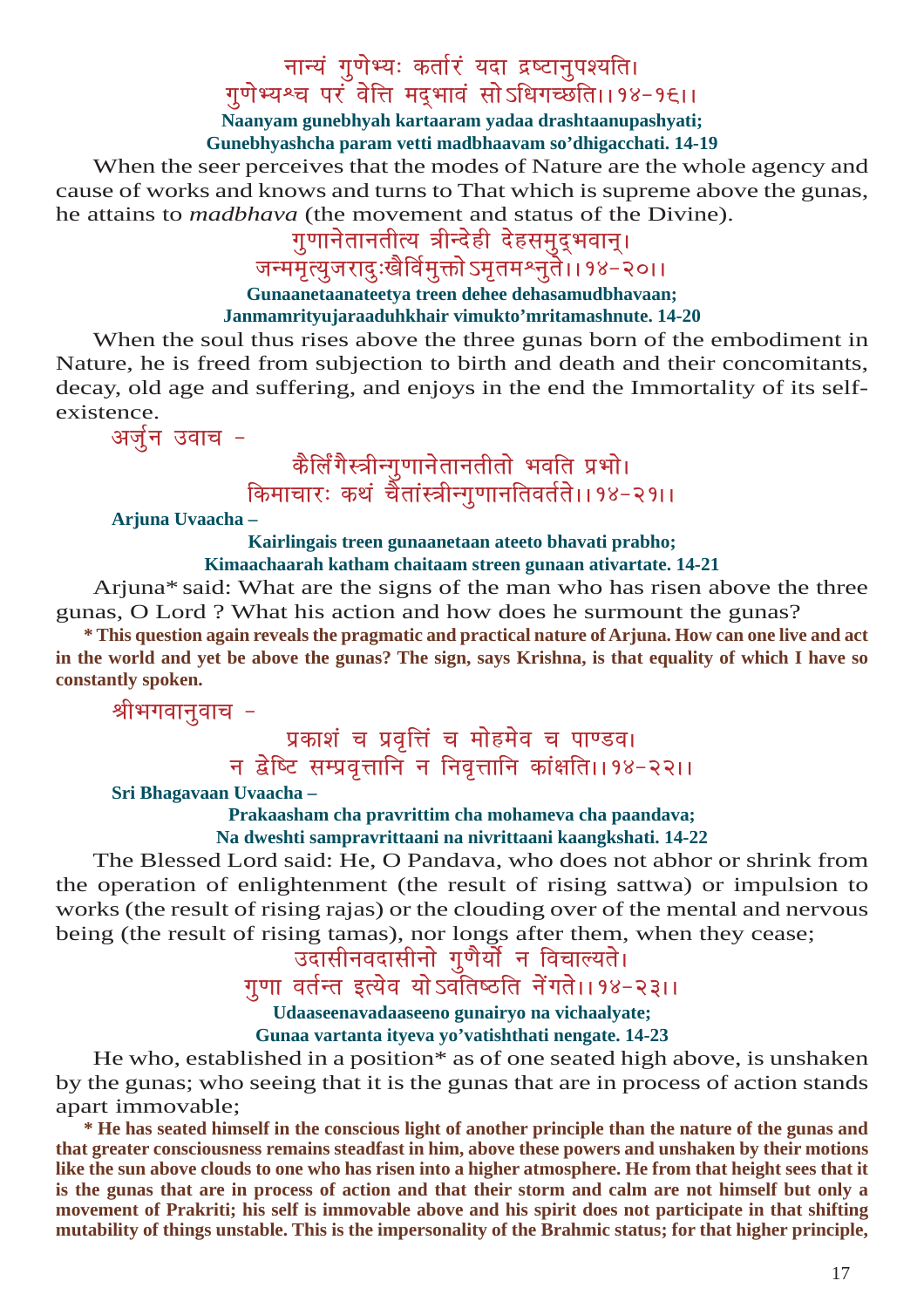**that greater wide high-seated consciousness,** *kutastha,* **is the immutable Brahman.**

**But still there is evidently here a double status, there is a scission of the being between two opposites; a liberated spirit in the immutable Self or Brahman watches the action of an unliberated mutable Nature,—Akshara and Kshara. Is there no greater status, is it the end of Yoga to drop the mutable nature and the gunas born of the embodiment in Nature and disappear into the impersonality and everlasting peace of the Brahman? There is, it would seem, something else; the Gita refers to it at the close of this chapter, always returning to this one final note.**

> समदुःखसुखः स्वस्थः समलोष्टाश्मकांचनः। तुल्यप्रियाप्रियो<sup>ँ</sup> धीरस्तुल्यनिन्दात्मसंस्तुतिः।। १४-२४।। <u>मानापमानयोस्तूल्यस्तुल्यो मित्रा</u>रिपक्षयोः। **सर्वारम्भपरित्यागी गूँणातीँतः स उच्यते।।१४-२५।। Samaduhkhasukhah swasthah samaloshtaashmakaanchanah; Tulyapriyaapriyo dheeras tulyanindaatma samstutih. 14-24 Maanaapamaanayostulyas tulyo mitraaripakshayoh; Sarvaarambhaparityaagee gunaateetah sa uchyate. 14-25**

He who regards happiness and suffering alike, gold and mud and stone as of equal value, to whom the pleasant and the unpleasant, praise and blame, honour and insult, the faction of his friends and the faction of his enemies are equal things; who is steadfast in a wise imperturbable and immutable inner calm and quietude; who initiates no action (but leaves all works to be done by the gunas of Nature)—he is said to be above the gunas.

<u>मां च यो ऽव्यभिचारेण भक्तियोगेन सेवते।</u>

स गुणान्समतीत्यैतान्ब्रह्मभूयाय कल्पते।। १४-२६।।

**Maam cha yo'vyabhichaarena bhaktiyogena sevate;**

#### **Sa gunaan samateetyaitaan brahmabhooyaaya kalpate. 14-26**

He also who loves and strives after Me with an undeviating love and adoration, passes beyond the three gunas and he too is prepared for becoming the Brahman.

> ब्र<mark>ह्मणो हि प्रतिष्ठाहममृतस्याव्ययस्य च</mark>। शाश्वतस्य च धर्मस्य सुखस्यैकान्तिकस्य च।।१४-२७।। **Brahmano hi pratishthaa'ham amritasyaavyayasya cha;**

**Shaashwatasya cha dharmasya sukhasyaikaantikasya cha. 14-27**

I\* (the Purushottama) am the foundation of the silent Brahman and of Immortality and imperishable spiritual existence and of the eternal dharma and of an utter bliss of happiness.

**\* There is a status then which is greater than the peace of the Akshara as it watches unmoved the strife of the gunas. There is a highest spiritual experience and foundation above the immutability of the Brahman, there is an eternal dharma greater than the rajasic impulsion to works,** *pravritti,* **there is an absolute delight which is untouched by rajasic suffering and beyond the sattwic happiness, and these things are found and possessed by dwelling in the being and power of the Purusbottama. But since it is acquired by bhakti, its status must be that divine delight, Ananda, in which is experienced the union of utter love (***Niratishayapremaspadatvam anandatattvam***) and possessing oneness, the crown of bhakti. And to rise into that Ananda, into that inexpressible oneness must be the completion of spiritual perfection and the fulfilment of the eternal immortalising dharma.**

## इति श्रीमदुभगवदुगीतासूपनिषत्सु ब्रह्मविद्यायां योगशास्त्रे श्रीकृष्णार्जुन संवादे गुणत्रयविभागयोगो नाम चतुर्दशोध्यायः।।

**Iti Srimad Bhagavadgeetaasoopanishatsu Brahmavidyaayaam Yogashaastre Sri Krishnaarjunasamvaade Gunatrayavibhaagayogo Naama Chaturdasho'dhyaayah Thus in the** *Upanishad* **of the glorious** *Bhagavad Gita,* **the science of the Eternal, the scripture of Yoga, the dialogue between Sri Krishna and Arjuna, ends the fourteenth discourse entitled: "The Yoga of the Division Of the Three Gunas"**

– *To be continued*